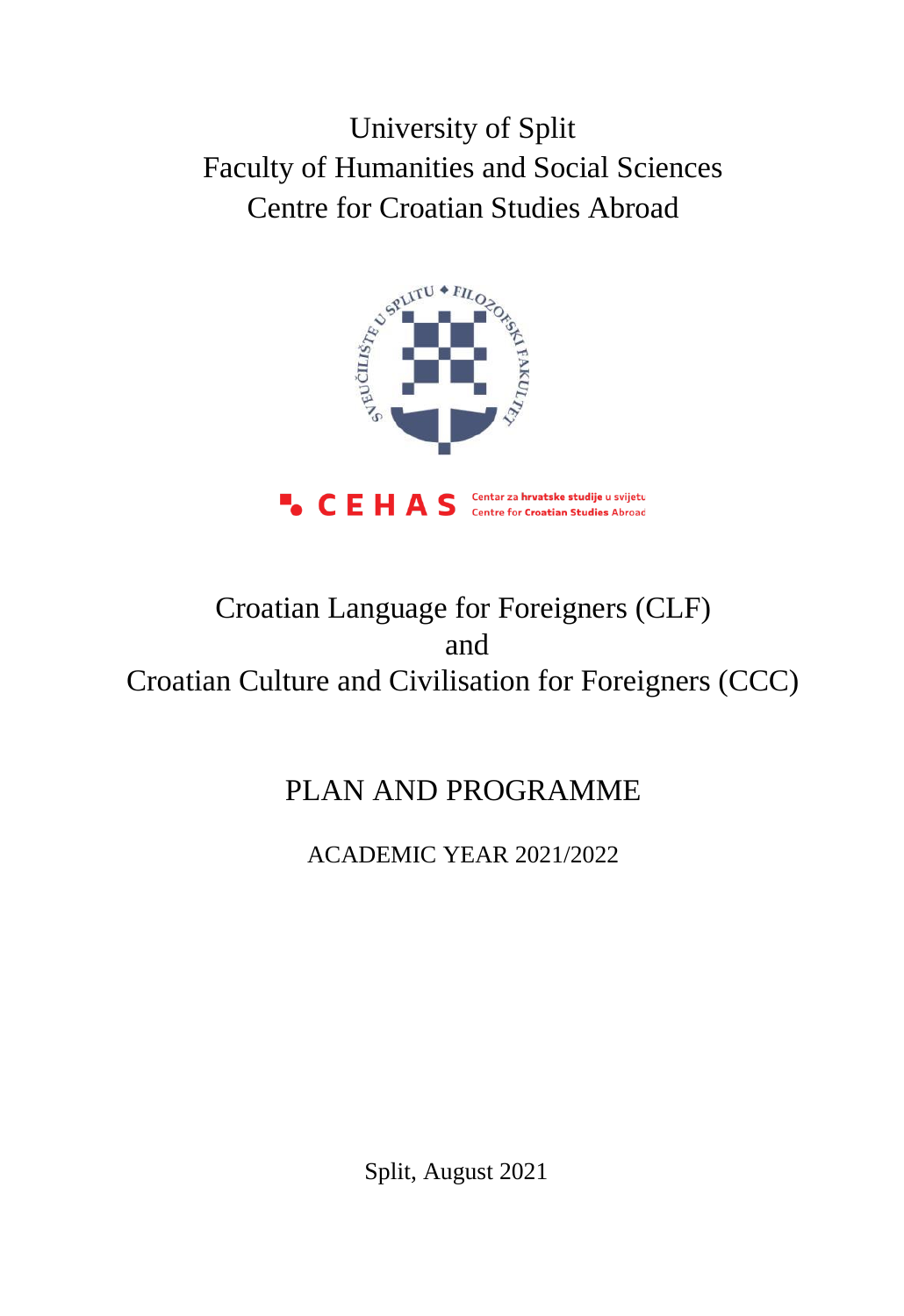# *Croatian Language for Foreigners(CLF) and*

# *Croatian Culture and Civilisation for Foreigners (CCC)*

# **One-term programmes for foreign students in the academic year 2021/2022**

#### Introductory notes

Foreign students<sup>1</sup> can attend courses in Croatian language and Croatian culture and civilisation I and II<sup>2</sup> at the Faculty of Humanities and Social Sciences in Split/Centre for Croatian Studies Abroad. Students from foreign colleges or universities enrol once they arrive at the Faculty of Humanities and Social Sciences<sup>3</sup>, choosing a module<sup>4</sup> depending on their level of Croatian. Once they are tested, the students then sign up for one of the courses in Croatian as a foreign language and course in Croatian culture and civilisation<sup>5</sup>:

- 1. Croatian language for foreigners: elementary (**CLF 1**) (0+0+140, 5 ECTS)
- 2. Croatian language for foreigners: intermediate (**CLF 2**) (0+0+140, 5 ECTS)
- 3. Croatian language for foreigners: advanced (**CLF 3**) (0+0+140, 5 ECTS)
- 4. Croatian culture and civilisation I (**CCCF 1**) (30+30+0, 5 ECTS)
- 5. Croatian culture and civilisation II (**CCCF 2**) (30+30+0, 5 ECTS)

#### **Croatian Language for Foreigners: elementary (CLF 1)**

Elementary level is suitable for students with no previous knowledge of Croatian or whose level of Croatian isn't sufficient enough for them to use in everyday situations. The course consists of language practice at levels A1 and A2 in accordance with  $CEFR<sup>6</sup>$ . At this level, language practice is the basis for further studying; therefore, cultural topics are relevant to this purpose and are appropriate for this level of knowledge. Their purpose is to provide additional motivation for studying Croatian.

<sup>&</sup>lt;sup>1</sup> "Foreign students" refers to all foreign students enrolled into study programmes based on international mobility programmes at the University of Split. Besides having lectures and obligations at other Universities, the students are given an opportunity to learn, acquire or study Croatian for foreigners at the Faculty of Humanities and Social Sciences in Split. Students coming to study at the University of Split can do so via various mobility programmes (scholarships arising from bilateral programmes of Ministry of Science, scholarships by Agency for Mobility and EU programmes, scholarships by Ministry of Foreign Affairs, ERASMUS, ERASMUS +, Comenius, Basileus, CEEPUS, Most etc.) while Croatian language for foreigners (CLF) and Croatian culture and civilisation (CCCF) are programmes intended primarily for students from the category "foreign students."

<sup>&</sup>lt;sup>2</sup> This course is divided into 2 parts: a) culture and civilisation from the beginning to the National Revival and b) culture and civilisation from the Revival onwards. These courses are available for everyone enrolled into the programmes of the Centre and are held in English, due to different levels of Croatian of the students attending. They consist of 30 hours of lectures and 30 hours of seminar.

 $3$  Foreign students have two terms: winter and summer. Winter term starts at the beginning of October and ends at the end of January, while the summer term starts in mid March and ends in mid June.

<sup>4</sup> Modules available for foreign students are the following: CLF 1, CLF 2, CLF 3. Students are put into different modules depending on their level of knowledge of Croatian.

 $<sup>5</sup>$  Every foreign student signs up for two courses – one in language (depending on the level of Croatian they choose</sup> CLF 1, CLF 2 or CLF 3) and one of the courses on Croatian culture and civilisation (CCCF 1 or CCCF 2)

<sup>&</sup>lt;sup>6</sup> CEFR: Common European Framework of Reference for Languages: Learning, Teaching, Assessment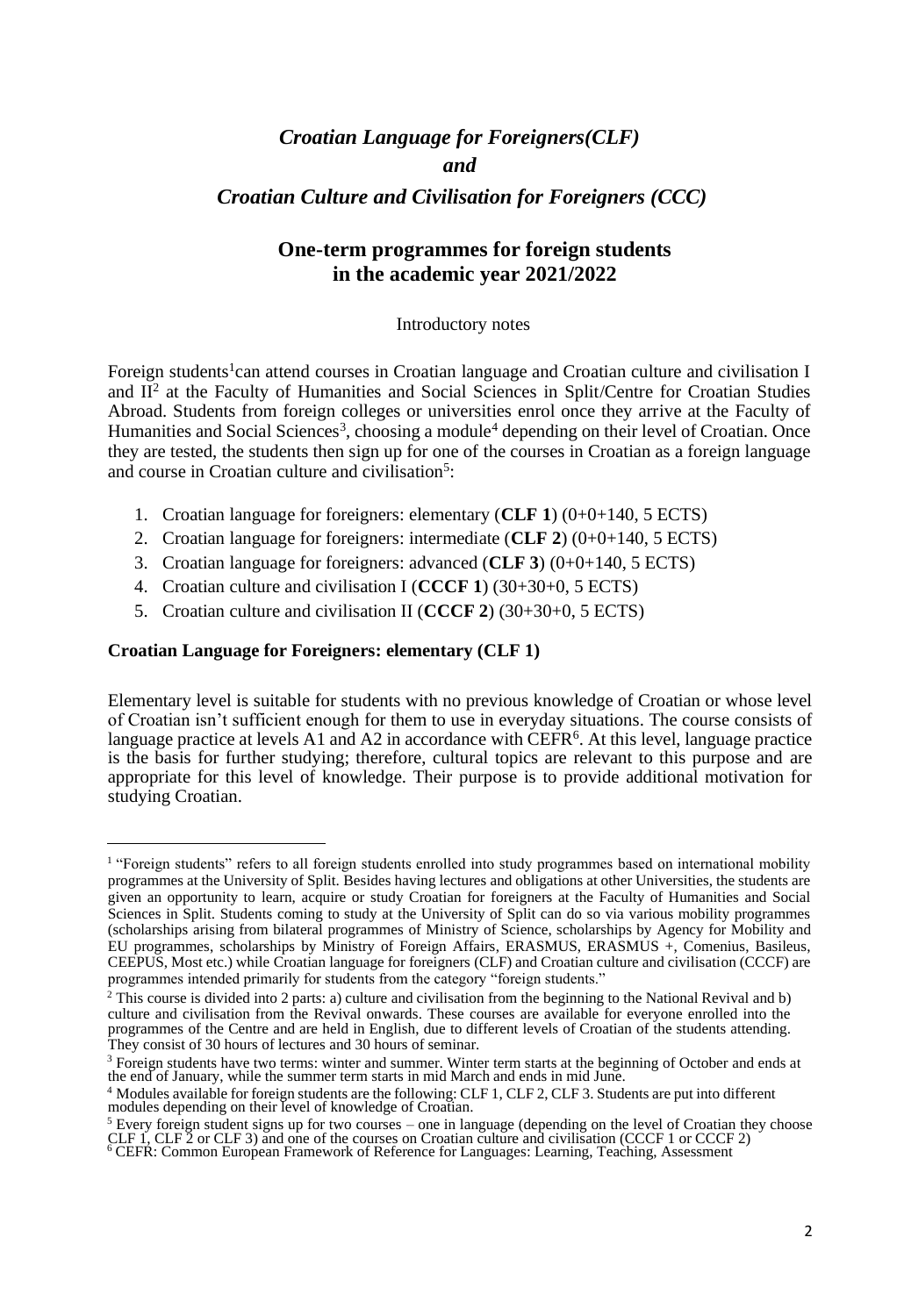Students at this level are expected to have more intensive speaking practice, as well as lectures in Croatian history and geography, always thematically appropriate to the level of language.

#### **Croatian Language for Foreigners: intermediate (CLF 2)**

At an intermediate level, besides gaining adequate language competencies at levels B1 or B2 (CEFR), students are introduced to additional geographical features of Croatia and Croatian cultural heritage. The theme Croatian cultural heritage includes topics related to Croatian literature, history, culture and civilisation, theatre, film, folklore, ethnology, music, history of art, etc. These topics are directly connected to extra-curricular activities.

#### **Croatian Language for Foreigners: advanced (CLF 3)**

At the advanced level (C1 or C2, according to CEFR) students are presented with selected grammar and orthography topics in a topic called *A selection from Croatian standard language*. During the term, an additional topic is introduced: *A functional stylistics of Croatian standard language*, whose main purpose is to improve communication competencies of the students. There are also topics on Croatian as a foreign language, grammatical terminology and lexicology. The students are encouraged to approach each topic individually in order to finish their theses in the area of Croatistics and Croatology at their home universities.

# **Croatian Culture and Civilisation I (CCC 1)**

This course deals with the most important topics from Croatian culture, civilisation, history, art and literature from its very beginnings to the mid-19<sup>th</sup> century and Croatian national revival. An emphasis will be placed on important cultural and historical events and the ideas which shaped the Croatian culture in the past and which will be explored through a selection of literary and newspaper texts, professional and scientific papers and works of art, music and film. This course is interdisciplinary and is primarily intended for foreign students. Its aim is to introduce them to the most important aspects of Croatian culture via history and also to enable them to understand Croatian culture and civilisation in a European context and also to prepare them for independent study of different aspects of Croatian culture.

#### **Croatian Culture and Civilisation II (CCC 2)**

This course deals with Croatian culture and civilisation from the mid-19<sup>th</sup> century and Croatian national revival onwards. The course is interdisciplinary and is primarily intended for foreign students. Its aim is to provide detailed insight into the Croatian cultural heritage from the perspective of Croatian philosophers and artists. The course aims to prepare students for further individual study of different aspects of Croatian culture through looking at different literary and publicist texts, professional and scientific papers, short stories, works of art, music and film. Important aspects of the course are cultural studies in a wider sense, including cultural geography, literature, tradition and poetics of everyday life – aspects one needs in order to be able to understand the position of Croatian culture and civilisation in a European context.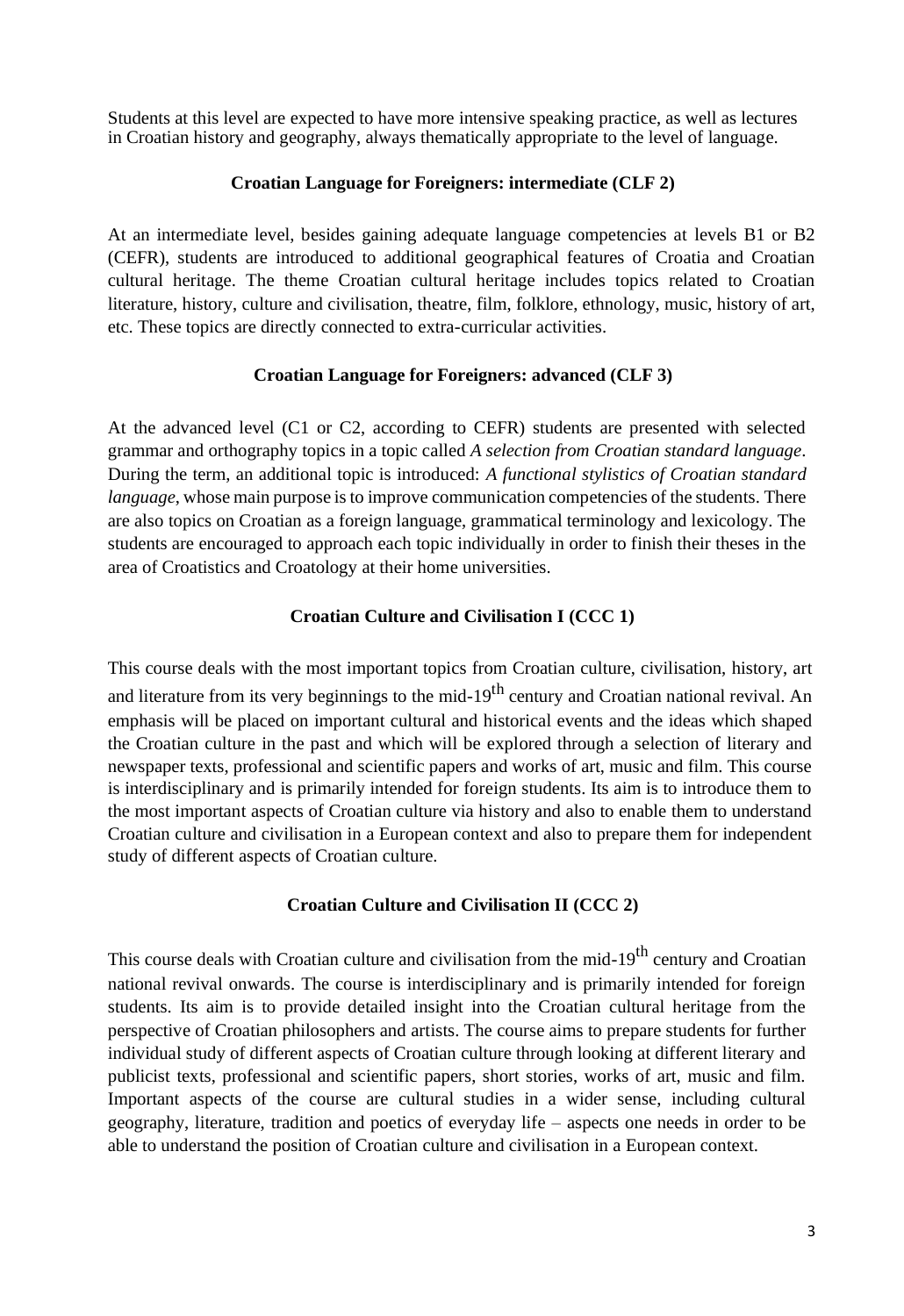**Supplements**:

- **1. A table with teaching activities at the Centre for Croatian Abroad**
- **2. Description of the courses**
- **3. CVs of the lecturers**

#### **Supplement 1:**

#### **A table with teaching activities at the Centre for Croatian Studies Abroad**

| $\alpha$ ince and summer terms $2021/2022$ |                                                                                                                                                                                               |             |                         |
|--------------------------------------------|-----------------------------------------------------------------------------------------------------------------------------------------------------------------------------------------------|-------------|-------------------------|
|                                            |                                                                                                                                                                                               |             |                         |
| The code                                   | Course name                                                                                                                                                                                   | $P + S + V$ | <b>ECTS</b>             |
|                                            |                                                                                                                                                                                               |             |                         |
|                                            | Croatian for foreigners 1 (CLF 1) (Basic User)                                                                                                                                                | $0+0+140$   | 5                       |
|                                            | Croatian for foreigners 2 (CLF 2) (Independent User)                                                                                                                                          | $0+0+140$   | $\overline{\mathbf{5}}$ |
|                                            | Croatian for foreigners 3 (CLF 3) (Proficient User)                                                                                                                                           | $0+0+140$   | 5                       |
|                                            | Croatian culture and civilisation I (from the beginnings to<br>the Revival) $(CCC 1)$                                                                                                         | $30+30+0$   | 5                       |
|                                            | Croatian culture and civilisation II (from the Revival<br>onwards) (CCC 2)                                                                                                                    | $30+30+0$   | 5                       |
|                                            | A selection of courses from other study groups at The<br>Faculty of Philosophy (University of Split) where a<br>student chooses one or more courses available for foreign<br>students to take | $30+30+0$   | 5                       |

# **Winter and summer terms 2021/2022**

Attached: Courses description: 1. Croatian for foreigners: elementary (CLF 1)

- 2. Croatian for foreigners: intermediate (CLF 2)
- 3. Croatian for foreigners: advanced (CLF 3)
- 4. Croatian culture and civilisation I (CCC 1)
- 5. Croatian culture and civilisation II (CCC 2)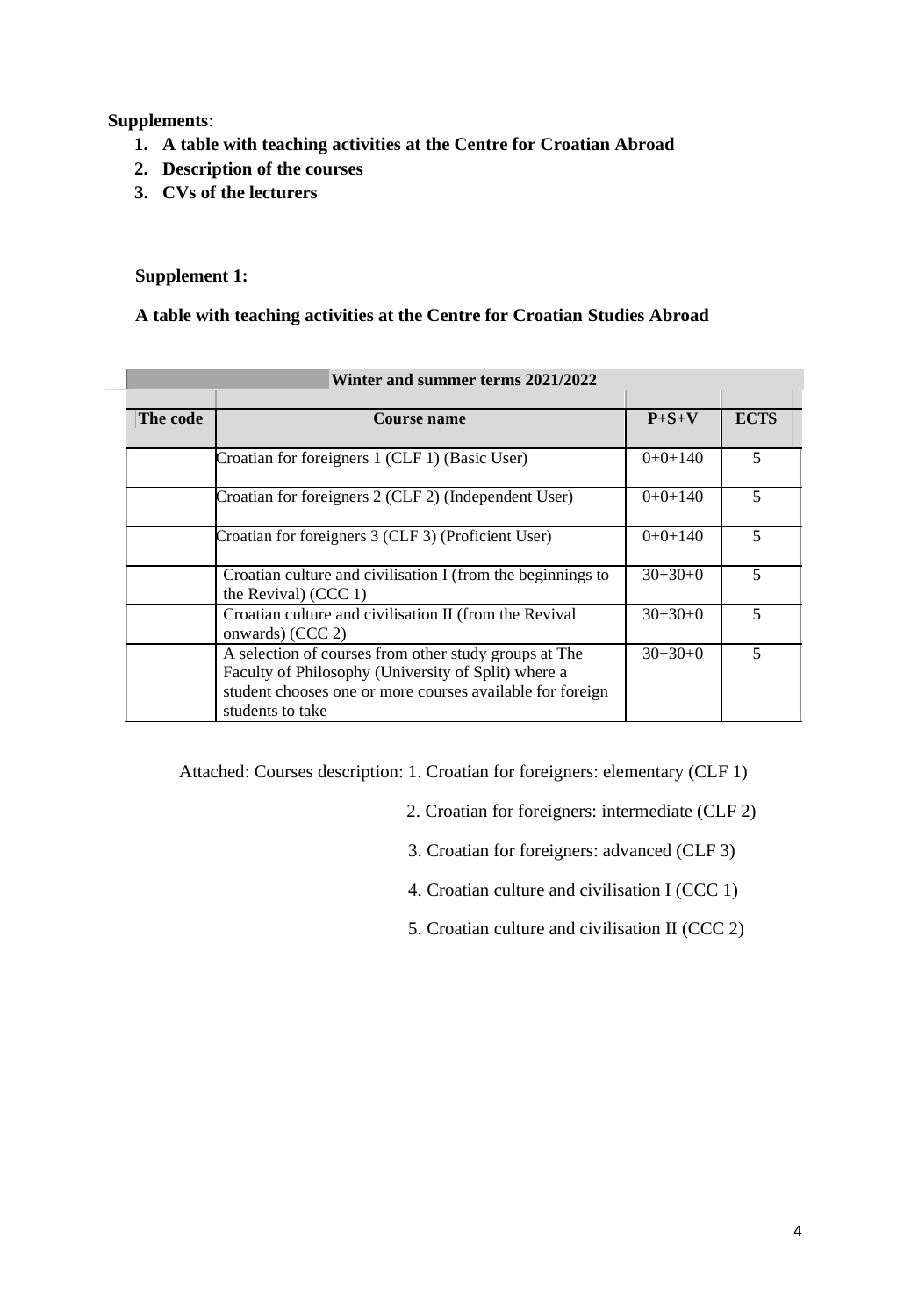# **COURSE DESCRIPTION**

# **1. Croatian Language for Foreigners: elementary (CLF 1)**

| Course name        | Croatian Language for Foreigners: elementary level (CLF 1)                                                                                                                                                                                                                                                                                                                                                                                                                                                                                                                                                                                                                                                                                                                                                                                                                                                                                                                                                                    |             |                                                                                                                                                                                                                                                                  |
|--------------------|-------------------------------------------------------------------------------------------------------------------------------------------------------------------------------------------------------------------------------------------------------------------------------------------------------------------------------------------------------------------------------------------------------------------------------------------------------------------------------------------------------------------------------------------------------------------------------------------------------------------------------------------------------------------------------------------------------------------------------------------------------------------------------------------------------------------------------------------------------------------------------------------------------------------------------------------------------------------------------------------------------------------------------|-------------|------------------------------------------------------------------------------------------------------------------------------------------------------------------------------------------------------------------------------------------------------------------|
| <b>Instructors</b> | Dr Josip Lasić, senior language instructor                                                                                                                                                                                                                                                                                                                                                                                                                                                                                                                                                                                                                                                                                                                                                                                                                                                                                                                                                                                    |             |                                                                                                                                                                                                                                                                  |
|                    | Dr Josipa Korljan Bešlić, senior language instructor                                                                                                                                                                                                                                                                                                                                                                                                                                                                                                                                                                                                                                                                                                                                                                                                                                                                                                                                                                          |             |                                                                                                                                                                                                                                                                  |
|                    | Helena Burić, senior lecturer                                                                                                                                                                                                                                                                                                                                                                                                                                                                                                                                                                                                                                                                                                                                                                                                                                                                                                                                                                                                 |             |                                                                                                                                                                                                                                                                  |
| Code               | ****                                                                                                                                                                                                                                                                                                                                                                                                                                                                                                                                                                                                                                                                                                                                                                                                                                                                                                                                                                                                                          | <b>ECTS</b> | 5                                                                                                                                                                                                                                                                |
| Type               | Mandatory                                                                                                                                                                                                                                                                                                                                                                                                                                                                                                                                                                                                                                                                                                                                                                                                                                                                                                                                                                                                                     | Level       | Undergraduate / Graduate                                                                                                                                                                                                                                         |
| Year               | 2019/2020                                                                                                                                                                                                                                                                                                                                                                                                                                                                                                                                                                                                                                                                                                                                                                                                                                                                                                                                                                                                                     | Term        | Winter / Summer                                                                                                                                                                                                                                                  |
| Teaching form      | Language exercises                                                                                                                                                                                                                                                                                                                                                                                                                                                                                                                                                                                                                                                                                                                                                                                                                                                                                                                                                                                                            | $L + S + E$ | $0+0+140$                                                                                                                                                                                                                                                        |
| Prerequisites      | None                                                                                                                                                                                                                                                                                                                                                                                                                                                                                                                                                                                                                                                                                                                                                                                                                                                                                                                                                                                                                          |             |                                                                                                                                                                                                                                                                  |
| Language           |                                                                                                                                                                                                                                                                                                                                                                                                                                                                                                                                                                                                                                                                                                                                                                                                                                                                                                                                                                                                                               |             |                                                                                                                                                                                                                                                                  |
| Course<br>Content  | Croatian<br>a) topics and vocabulary: introductions, getting to know one another<br>b) grammatical units: individual sounds of Croatian (an alphabet, phonetic<br>system), present tense of the verb biti (to be); personal pronouns; nominative<br>case of nouns; gender and number of nouns; numbers 0-10;<br>c) cultural topics: basic information on Croatia<br>a) topics and vocabulary: professions, countries and nationalities, shops<br>b) grammatical units: numbers, present tense of the verb zvati se (to be<br>called); plural of nouns;<br>c) cultural topics: famous Croatians<br>a) topics and vocabulary: family, animals;<br>b) grammatical units: nominative case of plural nouns, numbers up to a billion;<br>possessive pronouns<br>c) cultural topics: basic information on scripts, Croatia's toponyms<br>a) topics and vocabulary: features of things, people and animals; colours;<br>students and their motherlands<br>b) grammatical units: nominative case of possessive adjectives, descriptive |             |                                                                                                                                                                                                                                                                  |
|                    | $-ati$ > $-am$<br>Croatian cities; monuments and sculptures in Zagreb; Ivan Meštrović                                                                                                                                                                                                                                                                                                                                                                                                                                                                                                                                                                                                                                                                                                                                                                                                                                                                                                                                         |             | c) cultural topics: colours and flags, streets and squares in Zagreb, the biggest                                                                                                                                                                                |
|                    | adjectives                                                                                                                                                                                                                                                                                                                                                                                                                                                                                                                                                                                                                                                                                                                                                                                                                                                                                                                                                                                                                    |             | a) topics and vocabulary: hotel accommodation; souvenirs; museums; opposite                                                                                                                                                                                      |
|                    | verbs ending in <i>-ati</i> > <i>-am</i> (continued) and <i>-irati</i> > <i>-iram</i>                                                                                                                                                                                                                                                                                                                                                                                                                                                                                                                                                                                                                                                                                                                                                                                                                                                                                                                                         |             | b) grammatical units: accusative case of a direct object; present tense of the                                                                                                                                                                                   |
|                    |                                                                                                                                                                                                                                                                                                                                                                                                                                                                                                                                                                                                                                                                                                                                                                                                                                                                                                                                                                                                                               |             | c) cultural topics: famous Croatian sportsmen and women; geography; tourism                                                                                                                                                                                      |
|                    | and foreign traditions                                                                                                                                                                                                                                                                                                                                                                                                                                                                                                                                                                                                                                                                                                                                                                                                                                                                                                                                                                                                        |             | a) topics and vocabulary: public places and public institutions; bans; Croatian                                                                                                                                                                                  |
|                    |                                                                                                                                                                                                                                                                                                                                                                                                                                                                                                                                                                                                                                                                                                                                                                                                                                                                                                                                                                                                                               |             | b) grammatical units: modal verbs in the present tense (morati, trebati, smjeti,<br>htjeti); verbs that go with the infinitive of the movement verbs <i>ići, otići, doći</i> (to<br>go, to leave, to arrive – meaning) and accusative case of the destination or |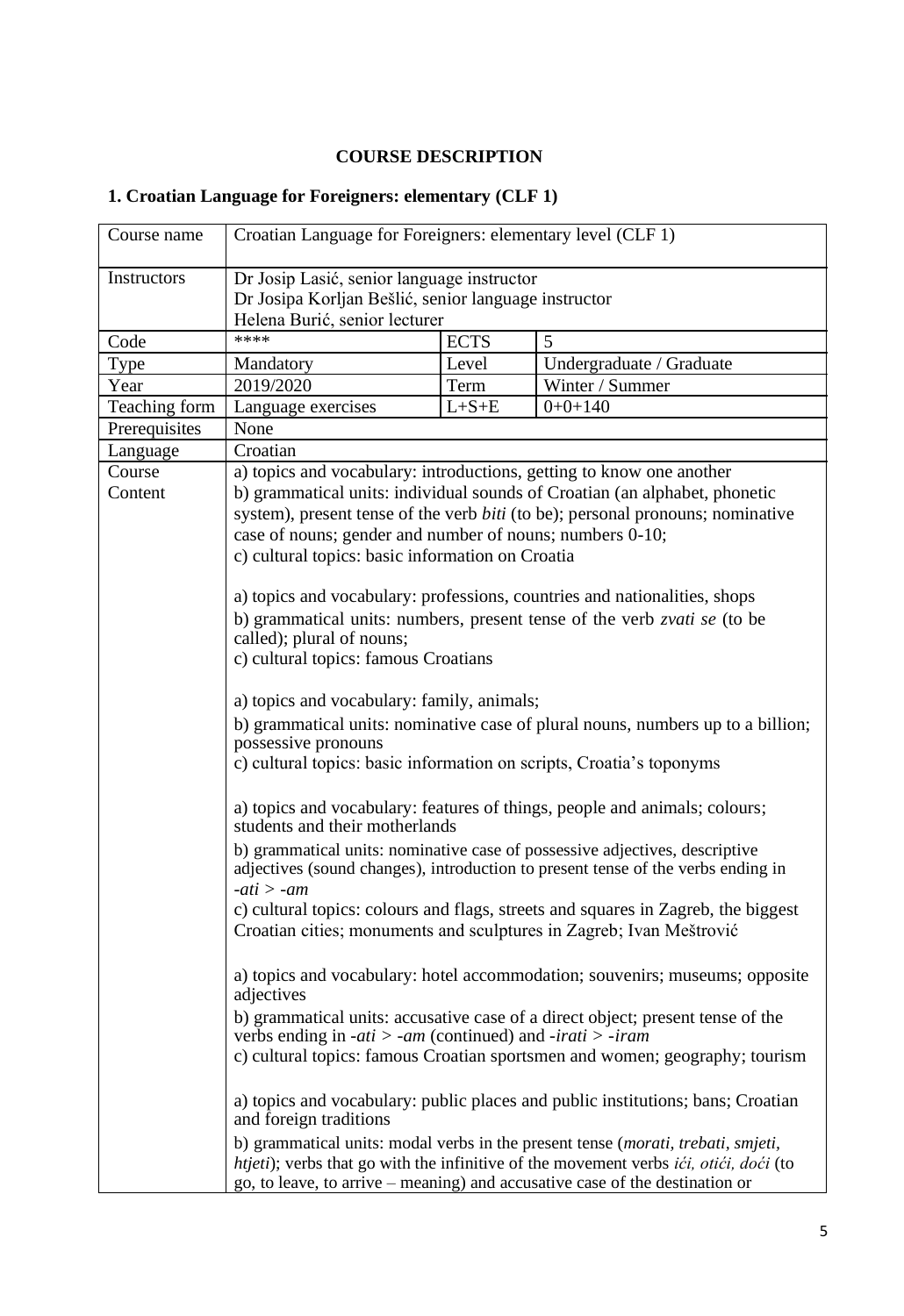| goal (introduction)                                                                                                                                                                                                                                                                                                                                                                                                                                                                                      |
|----------------------------------------------------------------------------------------------------------------------------------------------------------------------------------------------------------------------------------------------------------------------------------------------------------------------------------------------------------------------------------------------------------------------------------------------------------------------------------------------------------|
| c) cultural topics: Gornji grad (the cannon of Grič); the most famous<br>Croatian inventions and interesting facts                                                                                                                                                                                                                                                                                                                                                                                       |
| a) topics and vocabulary: professions; verbs in the infinitive connected to their<br>modality and space or modality and professions; tourism; personal interests of<br>students                                                                                                                                                                                                                                                                                                                          |
| b) grammatical units: verbs (continued); present tense of the verbs <i>ići</i> (to go)<br>and <i>doći</i> (to arrive); accusative case of the destination or goal                                                                                                                                                                                                                                                                                                                                        |
| c) cultural topics: customs and habits of the Croatians; typical regional<br>products; most popular places to visit                                                                                                                                                                                                                                                                                                                                                                                      |
| a) topics and vocabulary: summer/winter holidays; hobbies; sport and sports<br>equipment; days of the week; shopping and food (introduction)                                                                                                                                                                                                                                                                                                                                                             |
| b) grammatical units: verbs <i>jesti</i> (to eat) and <i>piti</i> (to drink); accusative case for<br>the purpose; prepositions in/on; accusative for the time;                                                                                                                                                                                                                                                                                                                                           |
| accusative case of personal pronouns (emphasised and non-emphasised);<br>present tense of the verbs ending in $-iti > -im$ and $-jeti > -im$ (introduction)                                                                                                                                                                                                                                                                                                                                              |
| c) cultural topics: brochures on Croatian regions; regions and language (basic<br>differences in dialect and interrogative pronouns $\frac{\xi}{\alpha}$ / $\frac{\xi}{\alpha}$ / $\frac{\xi}{\alpha}$ / $\frac{\xi}{\alpha}$ / $\frac{\xi}{\alpha}$ / $\frac{\xi}{\alpha}$ / $\frac{\xi}{\alpha}$ / $\frac{\xi}{\alpha}$ / $\frac{\xi}{\alpha}$ / $\frac{\xi}{\alpha}$ / $\frac{\xi}{\alpha}$ / $\frac{\xi}{\alpha}$ / $\frac{\xi}{\alpha}$ / $\frac{\xi}{\alpha}$ / $\frac{\xi}{\alpha}$ / $\frac{\xi$ |
| a) topics and vocabulary: food and drink; seasons; introduction to fashion<br>habits; clothes                                                                                                                                                                                                                                                                                                                                                                                                            |
| b) grammatical units: verbs <i>jesti</i> (to eat) and <i>piti</i> (to drink); locative case for<br>the location and topic, locative case for the time                                                                                                                                                                                                                                                                                                                                                    |
| c) cultural topics: information on Croatian gastronomy, authentic Croatian<br>products/organic food; seasons and clothes                                                                                                                                                                                                                                                                                                                                                                                 |
| a) topics and vocabulary: clothes; footwear; materials and accessories, work                                                                                                                                                                                                                                                                                                                                                                                                                             |
| b) grammatical units: present tense of the verbs ending in -ovati, -evati, -ivati<br>$>$ -ujem; locative case for the location and topic<br>c) cultural topics: traditional folk costumes; fashion styles                                                                                                                                                                                                                                                                                                |
| a) topics and vocabulary: living, description of interiors and exteriors,<br>looking for apartments (advertisements); Croatian names for months,<br>etymology of Croatian names for months, newspapers (a story)                                                                                                                                                                                                                                                                                         |
| b) grammatical units: locative case for the place and topic, locative case for<br>time; sibilarisation; locative case of feminine nouns ending in -ska, -ška, -čka;<br>locative case of personal pronouns                                                                                                                                                                                                                                                                                                |
| c) cultural topics: Croatian calendar; geographical and cultural information                                                                                                                                                                                                                                                                                                                                                                                                                             |
| a) topics and vocabulary: free time, going out, film                                                                                                                                                                                                                                                                                                                                                                                                                                                     |
| b) grammatical units: the perfect tense; introduction to dative case (preposition<br>that go with the dative)                                                                                                                                                                                                                                                                                                                                                                                            |
| c) cultural topics: important festivals and manifestations in Croatia; information<br>on Croatian immigration; Medvednica                                                                                                                                                                                                                                                                                                                                                                                |
| a) topics and vocabulary: travelling; weather; to hear, to feel, to taste, to smell<br>(body parts, organs, senses); weather forecast                                                                                                                                                                                                                                                                                                                                                                    |
| b) grammatical units: revision of perfect tense of the verbs, the dative case,                                                                                                                                                                                                                                                                                                                                                                                                                           |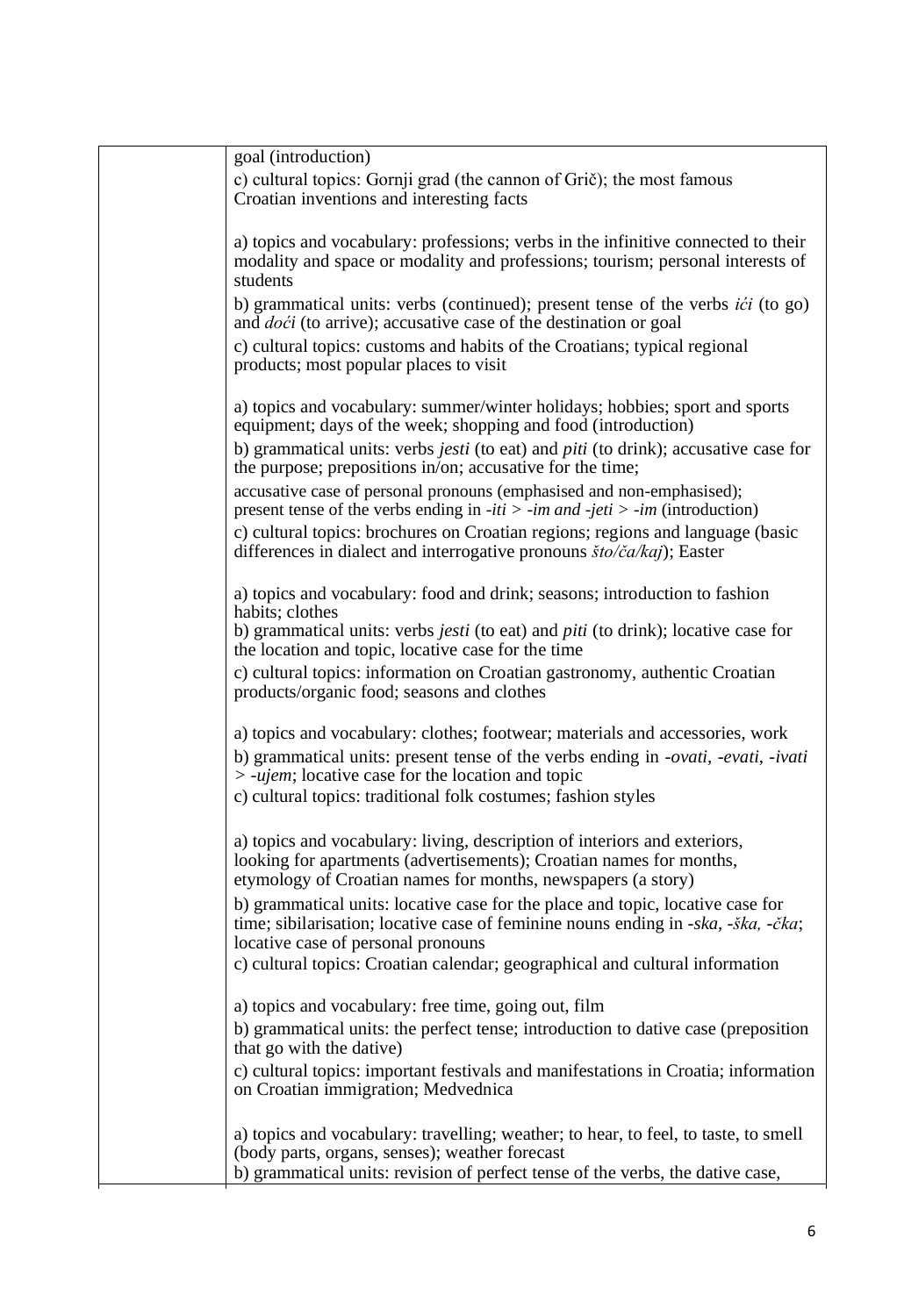| future tense I                                                                                                                                                                                                                                                                                                              |
|-----------------------------------------------------------------------------------------------------------------------------------------------------------------------------------------------------------------------------------------------------------------------------------------------------------------------------|
| c) cultural topics: Croatian islands; major Croatian companies; economy<br>and trade fairs in Croatia; Zadar                                                                                                                                                                                                                |
| a) topics and vocabulary: post office; bank; writing cards and postcards; means<br>of transport; science and inventions                                                                                                                                                                                                     |
| b) grammatical units: dative and accusative cases (sentences with a direct and<br>indirect object); present tense of the verbs to write and to send; verbs with a<br>dative reaction; instrumental case for the society, agency, time, place and<br>description                                                             |
| c) cultural topics: information on Hrvatsko zagorje; the first tram in Zagreb                                                                                                                                                                                                                                               |
| a) topics and vocabulary: directions (giving and understanding directions;<br>getting around; manners (when visiting someone); arguments (for/against); why<br>am I learning Croatian (reasons)                                                                                                                             |
| b) grammatical units: genitive case for place, partitive genitive case, material<br>genitive case, genitive case with numbers, possessive genitive case, objective<br>genitive case, subjective genitive case, genitive case for the cause and<br>purpose, <i>imati/nemati</i> (to have/not to have) with the genitive case |
| c) cultural topics: information on Croatian National Theatre in Zagreb; Ruđer<br>Bošković and his hometown Dubrovnik                                                                                                                                                                                                        |
| a) topics and vocabulary: introduction and basic phrases related to introduction;<br>professions; countries and nationalities                                                                                                                                                                                               |
| b) grammatical units: Croatian sounds; present tense of the verb to be; personal<br>pronouns; nominative case of nouns – masculine, feminine and neuter, singular<br>and plural; numbers 0-10                                                                                                                               |
| c) cultural topics: basic information on Croatian (state symbols, the currency,<br>$etc.$ )                                                                                                                                                                                                                                 |
| a) topics and vocabulary: family; animals; colours                                                                                                                                                                                                                                                                          |
| b) grammatical units: present tense of the verb zvati se (to be called), plural of<br>nouns; interrogative pronouns; numbers up to a billion; descriptive adjectives;<br>possessive adjectives for inanimate                                                                                                                |
| c) cultural topics: famous Croatians (people from the public sphere and history,<br>Croatians on banknotes); Women's day; Carnival; Croatian immigration;<br>Croatian toponyms; the parks of Zagreb                                                                                                                         |
| a) topics and vocabulary: features of objects, people and animals                                                                                                                                                                                                                                                           |
| b) grammatical units: possessive adjectives for animate; present tense for the<br>verbs ending in $-ati > -am$ , $-irati > -iram$ ; accusative case                                                                                                                                                                         |
| c) cultural topics: the streets and squares of Zagreb; famous Croatians                                                                                                                                                                                                                                                     |
| a) topics and vocabulary: vocabulary connected to hotel accommodation<br>(booking, checking-in, etc.); reading maps; Croatian regions; students and<br>their motherlands (languages, souvenirs from different countries)<br>b) grammatical units: genitive case (quantity and special relations –                           |
| introduction)<br>c) cultural topics: Croatian political system; counties; souvenirs                                                                                                                                                                                                                                         |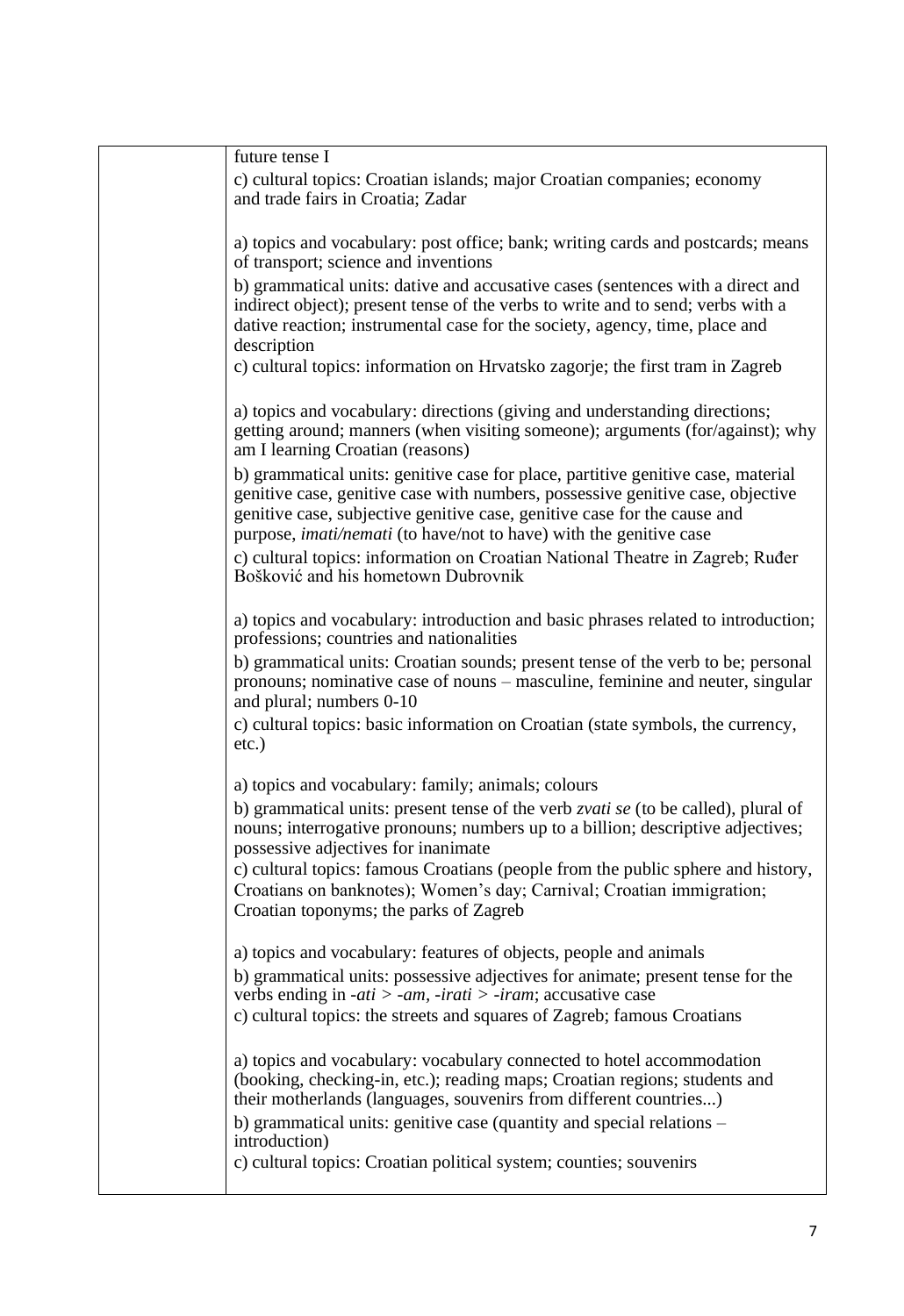| a) topics and vocabulary: public places and buildings; needs, wishes, bans<br>b) grammatical units: modal verbs                                               |
|---------------------------------------------------------------------------------------------------------------------------------------------------------------|
| c) cultural topics: information on Zagreb (the town symbols, museums, etc.                                                                                    |
| a) topics and vocabulary: time $-$ days of the week; hobbies and travels                                                                                      |
| b) grammatical units: the verb $i\acute{c}i$ (to go), prepositions with the accusative                                                                        |
| case; personal pronouns in accusative case<br>c) cultural topics: Croatian travel destinations                                                                |
|                                                                                                                                                               |
| a) topics and vocabulary: food, recipes, how to order food and beverages in a<br>restaurant                                                                   |
| b) grammatical units: verbs <i>jesti</i> and <i>piti</i> (to eat and drink)                                                                                   |
| c) cultural topics: eating habits, regional products and food; popular recipes                                                                                |
| a) topics and vocabulary: clothes, footwear, types of materials, accessories                                                                                  |
| b) grammatical units: present tense of the verbs ending in $-iti > -im$ and $-jeti >$                                                                         |
| $-im$                                                                                                                                                         |
| c) cultural topics: dress code, traditional clothes                                                                                                           |
|                                                                                                                                                               |
| a) topics and vocabulary: living, exteriors and interiors, looking for a place to<br>live (advertisements); Croatian names for months – etymology of Croatian |
| names for months; film, newspapers; narratives in the past                                                                                                    |
| b) grammatical units: locative case; verbs ending in <i>-ovati, -evati, -ivati</i> ; perfect                                                                  |
| tense                                                                                                                                                         |
| c) cultural topics: information on living habits of the Croatians; Croatian names<br>for months; Croatian newspapers and film                                 |
| a) topics and vocabulary: vocabulary connected with the verbs of senses (body<br>parts, organs, etc.); personal hygiene; expressing preferences, suggestions, |
| plans, congratulations                                                                                                                                        |
| b) grammatical units: dative case; verbs <i>slati</i> and <i>pisati</i> (to send and write).<br>Future tense I                                                |
| c) cultural topics: national parks, traditional games, Easter and traditions<br>connected with Easter                                                         |
| a) topics and vocabulary: education, schooling, CV                                                                                                            |
| b) grammatical units: declination of nouns (a job, e.g.), present, future and                                                                                 |
| perfect tense of reflexive verbs                                                                                                                              |
| c) cultural topics: Croatian education system                                                                                                                 |
| a) topics and vocabulary: means of transport, getting around, expressing doubts                                                                               |
| b) grammatical units: instrumental case for the company, means and time                                                                                       |
| c) cultural topics: public transport in Zagreb, Croatian inventors, Technical                                                                                 |
| museum                                                                                                                                                        |
| a) topics and vocabulary: expressing attitudes, theatre                                                                                                       |
| b) grammatical units: genitive case and prepositions with the genitive case                                                                                   |
| c) cultural topics: Croatian cultural places and institutions                                                                                                 |
| a) topics and vocabulary: counting money, dates                                                                                                               |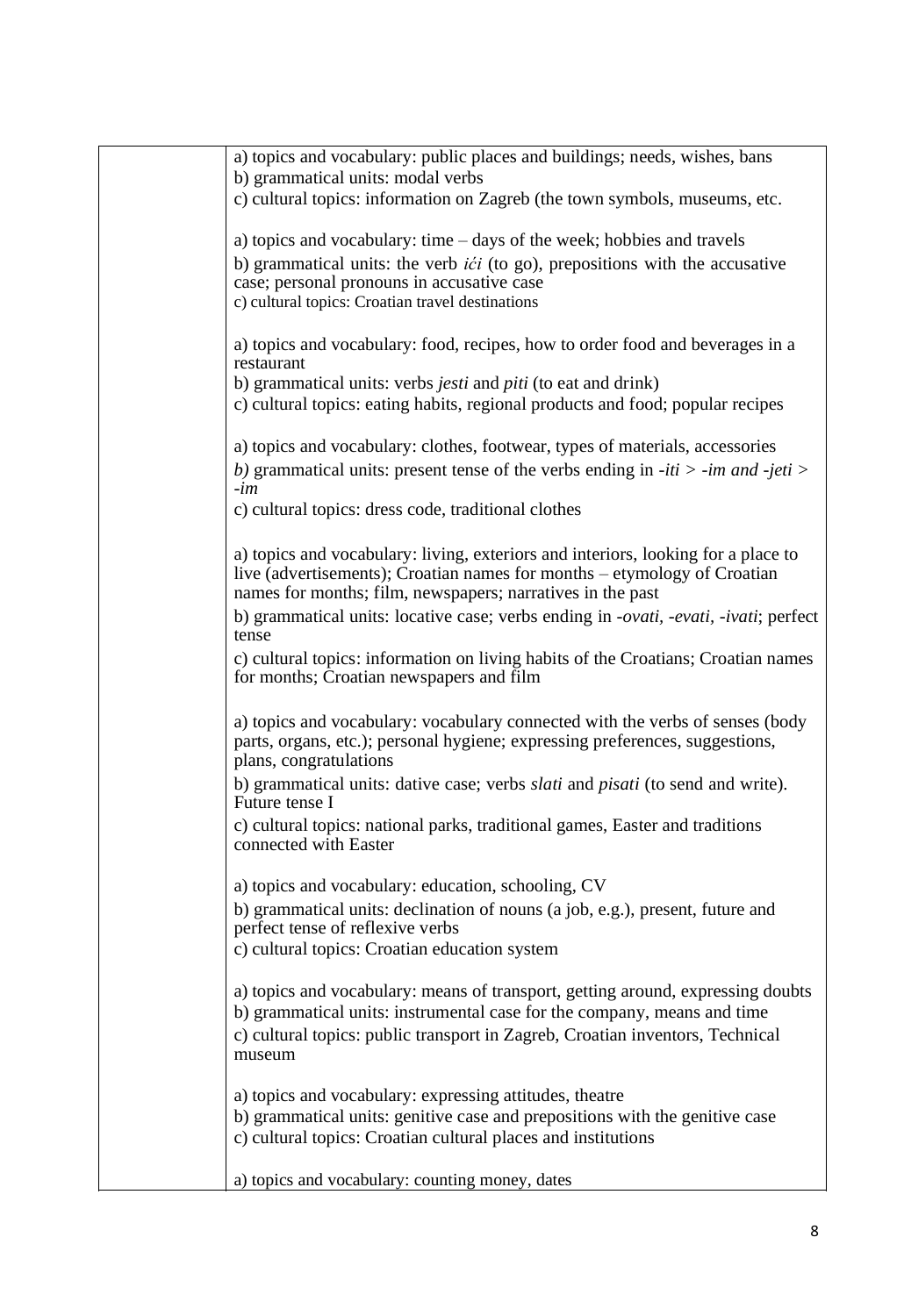|             | b) grammatical units: genitive case with numbers                                            |
|-------------|---------------------------------------------------------------------------------------------|
|             |                                                                                             |
|             | c) cultural topics: holidays in Croatia, dates and events from Croatian and world           |
|             | history                                                                                     |
|             |                                                                                             |
|             | a) topics and vocabulary: the body, health, free time, sport                                |
|             | b) grammatical units: feminine nouns ending in a consonant, vocative case,                  |
|             | imperative                                                                                  |
|             |                                                                                             |
|             | c) cultural topics: Croatian sportsmen and women, sport competitions, Croatian              |
|             | love legends                                                                                |
|             |                                                                                             |
| Language    | <b>UNDERSTANDING</b>                                                                        |
| Competences | to be able to understand basic niceties (greetings, saying thank you,                       |
|             | congratulations); Be able to understand shorter pieces of writing and speech;               |
|             | Understand the topic and basic information from longer pieces of writing or                 |
|             |                                                                                             |
|             | speech; be able to ask a question and ask for additional information; understand            |
|             | information from longer pieces of writing or speech; understand simple written              |
|             | instructions; interpret pieces of writing or speech; talk about everyday topics             |
|             |                                                                                             |
|             | <b>SPEAKING</b>                                                                             |
|             | to be able to pronounce Croatian sounds and words as accurately as possible; use basic      |
|             | speaking formulae; introduce yourself, name objects, people and events, describe basic      |
|             | feelings; be able to speak about everyday situations; read fluently and pronounce           |
|             | sounds, words and sentences accurately; practise intonation of Croatian; try to make        |
|             | the pronunciation as close to the standard as possible; know how to begin, continue         |
|             | and end speech; ask for an explanation in case you don't understand; give and               |
|             | understand information; be able to express wishes, opinions and attitudes; be able to       |
|             |                                                                                             |
|             | describe dreams, hopes and aspirations; be able to talk about events, stories, films, etc.; |
|             | tell a story; know how to behave in different situations; get around and be able to         |
|             | recognize different speech functions.                                                       |
|             |                                                                                             |
|             | <b>WRITING AND READING</b>                                                                  |
|             | write (independently and being dictated to); be able to write a short essay; be able to     |
|             | fill out forms and questionnaires, write cards, CVs, lettersuse simple sentences; know      |
|             | basic writing rules; write correctly (short essays and dictations); be able to write        |
|             | reports on everyday topics; read simpler texts.                                             |
| Recommended | Marica Čilaš-Mikulić, Milvia Gulešić Machata, Dinka Pasini i Sanda Lucija                   |
| Literature  | Udier: <i>Hrvatski za početnike</i> , udžbenik s rječnikom/vježbenica s pregledom           |
|             | gramatike, Hrvatska sveučilišna naklada, Zagreb, 2006.                                      |
|             |                                                                                             |
|             | Marica Čilaš-Mikulić, Milvia Gulešić Machata i Sanda Lucija Udier:                          |
|             |                                                                                             |
|             | Razgovarajte s nama!, udžbenik i vježbenica za više početnike (A2/B1), FF                   |
|             | press, Zagreb, 2008.                                                                        |
|             |                                                                                             |
|             | Aida Vidan & Robert Niebuhr: Beginner's Croatian (with 2 audio CD's),                       |
|             | Hippocrene Books, Inc. New York, 2009.                                                      |
| Additional  | Celia Hawkesworth, Colloquial Croatian (with CD's), Routledge, 2003.                        |
| Literature  |                                                                                             |
|             | Vinko Grubišić, <i>Elementary Croatian</i> , CIC, Zagreb, 1994.                             |
| Evaluation  | Written and oral exams at the end of term. Written and oral midterm exams.                  |
|             | Short presentation on previously agreed topic.                                              |
|             |                                                                                             |
|             |                                                                                             |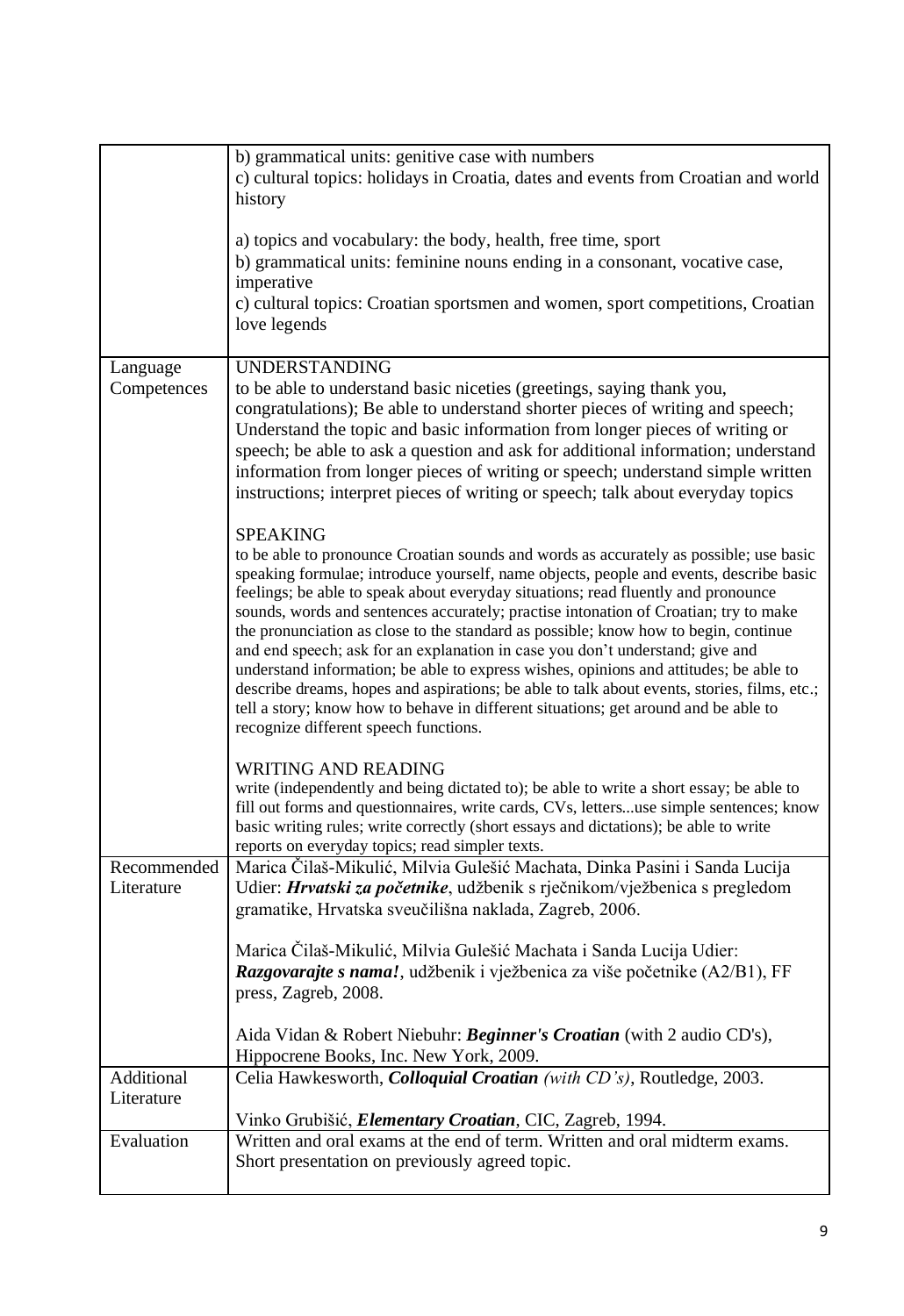| Evaluation of | After the implementation of the program, students will fulfill the anonymous |
|---------------|------------------------------------------------------------------------------|
| the Course    | question aire.                                                               |
|               | Institutional evaluation.                                                    |

# **2. Croatian Language for Foreigners: intermediate level (CLF 2)**

| Course name   | Croatian Language for Foreigners: intermediate level (CLF 2)                                                                        |             |                                                                                |
|---------------|-------------------------------------------------------------------------------------------------------------------------------------|-------------|--------------------------------------------------------------------------------|
| Instructors   | Dr Josip Lasić, senior language instructor<br>Dr Josipa Korljan Bešlić, senior language instructor<br>Helena Burić, senior lecturer |             |                                                                                |
| Code          | ****                                                                                                                                | <b>ECTS</b> | 5                                                                              |
| Type          | Mandatory                                                                                                                           | Level       | Undergraduate / Graduate                                                       |
| Year          | 2019/2020                                                                                                                           | Term        | Winter / Summer                                                                |
| Teaching form | Language exercises                                                                                                                  | $L + S + E$ | $0+0+140$                                                                      |
| Prerequisites |                                                                                                                                     |             | Completion of the Croatian for Foreigners course: the initial level (CLF1)     |
| Language      | Croatian                                                                                                                            |             |                                                                                |
| Course        |                                                                                                                                     |             | a) topics and vocabulary: introducing and presenting yourself to others        |
| Content       | b) grammatical units: the repetition (review) of the material from the previous                                                     |             |                                                                                |
|               | level                                                                                                                               |             |                                                                                |
|               | c) cultural topics: information about Zagreb                                                                                        |             |                                                                                |
|               | a) topic and vocabulary: counting and calculating                                                                                   |             |                                                                                |
|               | b) grammatical units: genitive case with numbers                                                                                    |             |                                                                                |
|               | c) cultural topics: Croatia in numbers                                                                                              |             |                                                                                |
|               |                                                                                                                                     |             |                                                                                |
|               | a) topics and vocabulary: education, job, everyday life                                                                             |             |                                                                                |
|               | b) grammatical units: review of the present tense                                                                                   |             |                                                                                |
|               | c) cultural topics: University of Zagreb                                                                                            |             |                                                                                |
|               | a) topics and vocabulary: health, sports, hobbies, leisure time, love                                                               |             |                                                                                |
|               | b) grammatical units: i-declination                                                                                                 |             |                                                                                |
|               | c) cultural topics: love stories from Croatian literature                                                                           |             |                                                                                |
|               | a) topics and vocabulary: cultural similarities and differences                                                                     |             |                                                                                |
|               | b) grammatical units: repetition of possessive and relative adjectives                                                              |             |                                                                                |
|               | $c$ ) cultural topics: Zagreb and Hrvatsko zagorje                                                                                  |             |                                                                                |
|               | a) topics and vocabulary: leisure time, travels                                                                                     |             |                                                                                |
|               |                                                                                                                                     |             | b) grammatical units: accusative case of the adjectives and different types of |
|               | pronouns, present tense of the <i>-nuti</i> $>$ <i>-nem</i> verbs                                                                   |             |                                                                                |
|               | c) cultural topics: Gorski kotar, Kordun and Moslavina                                                                              |             |                                                                                |
|               | a) topics and vocabulary: quality of life, work and rest                                                                            |             |                                                                                |
|               |                                                                                                                                     |             | b) grammatical units: locative case of the adjectives and different types of   |
|               | pronouns                                                                                                                            |             |                                                                                |
|               | c) cultural topics: Istria                                                                                                          |             |                                                                                |
|               |                                                                                                                                     |             | a) topics and vocabulary: volunteering, plans, wishes and possibilities        |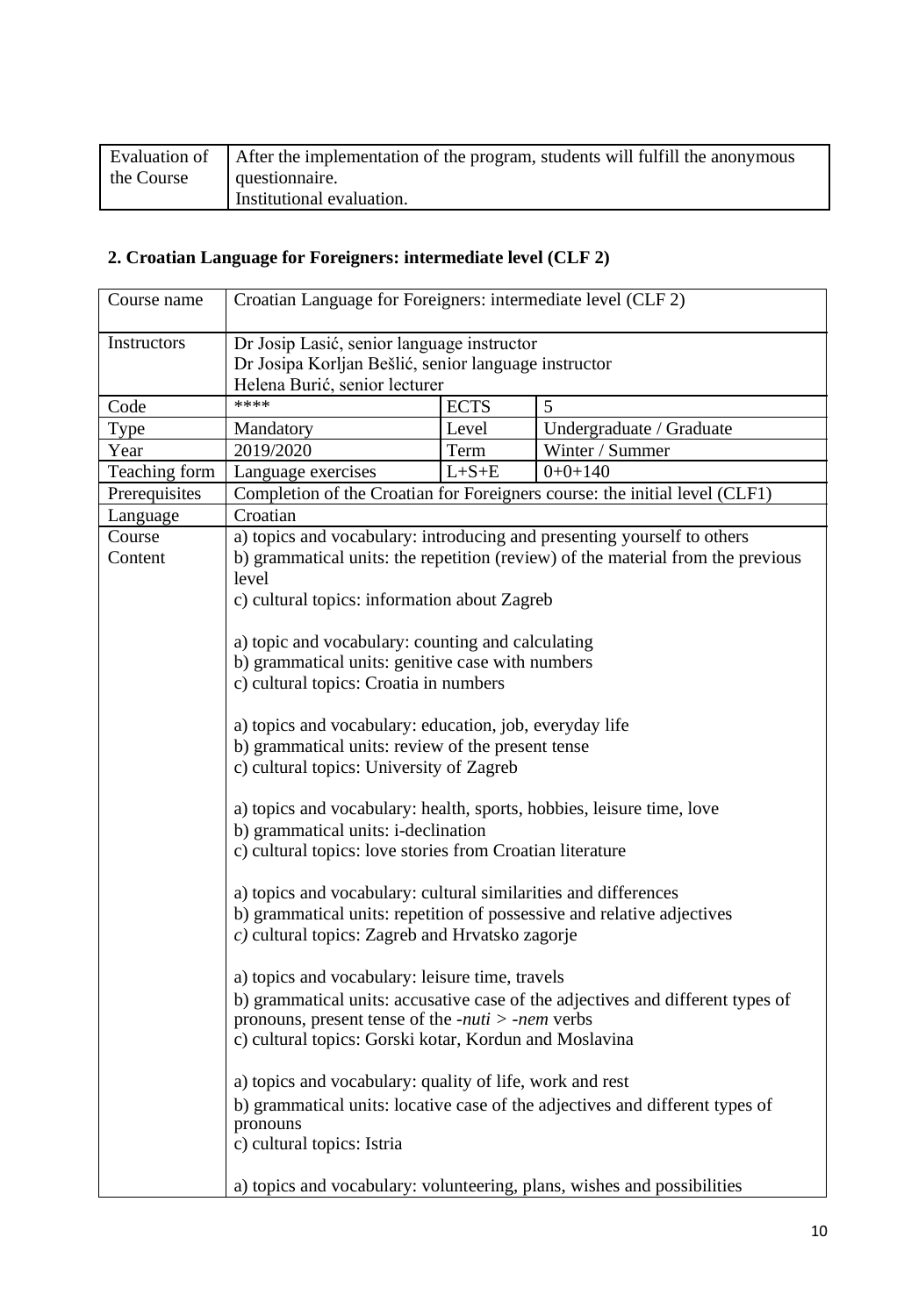| b) grammatical units: verbal aspect, conditional I and imperative, vocative case<br>c) cultural topics: Podravina and Međimurje                                                                          |
|----------------------------------------------------------------------------------------------------------------------------------------------------------------------------------------------------------|
| a) topics and vocabulary: transport and various forms of communication                                                                                                                                   |
| b) grammatical units: verbal aspect, dative case of the adjectives and different<br>types of pronouns, present tense of the $-ati$ $\geq$ $(j)$ <i>em</i> verbs<br>c) cultural topics: Lika              |
| a) topics and vocabulary: friendship, love, character and external appearance<br>b) grammatical units: comparison of adjectives, future II<br>c) cultural topics: Kvarner                                |
| a) topics and vocabulary: job (part-time job, permanent job)                                                                                                                                             |
| b) grammatical units: instrumental case of the adjectives and different types of<br>pronouns, present tense of the verb čuti (to hear)<br>c) cultural topics: North and Central Dalmatia                 |
| a) topics and vocabulary: the past and the memories                                                                                                                                                      |
| b) grammatical units: genitive case of the adjectives and different types of<br>pronouns, present tense of the <i>-ati</i> >- <i>im</i> verbs<br>c) cultural topics: Slavonija and Baranja               |
| a) topics and vocabulary: proper names of people and cities                                                                                                                                              |
| b) grammatical units: neuter gender nouns that end in $-(e)t$ and $-(e)n$ , present<br>tense of the verbs <i>peći</i> (to bake), <i>jesti</i> (to eat) and similar<br>c) cultural topics: South Dalmatia |
|                                                                                                                                                                                                          |
| a) topics and vocabulary: Croatian emigrants<br>b) grammatical units: declination of nouns of foreign origin                                                                                             |
| c) cultural topics: the world famous Croats                                                                                                                                                              |
| a) topics and vocabulary: languages, foreign language learning, Croatian as a<br>foreign language                                                                                                        |
| b) grammatical units: accusative case, present tense of the -ati>-am verbs,<br>verbal aspect                                                                                                             |
| c) cultural topics: Croatian Academy of Sciences and Arts, Glagolitic alphabet                                                                                                                           |
| a) topics and vocabulary: the contemporary world, living standard, addictions                                                                                                                            |
| b) grammatical units: dative and locative case, present tense of the $-iti>im$ ,<br>$-jeti$ <i>&gt;-im</i> , - <i>ati&gt;-im</i> verbs                                                                   |
| c) cultural topics: Croatian Parliament                                                                                                                                                                  |
| a) topics and vocabulary: science and technology, inventions and discoveries,<br>famous Croatian scientists                                                                                              |
| b) grammatical units: instrumental case, present of the $-ati > (j)em$ , $-vat i > jem$<br>verbs                                                                                                         |
| c) cultural topics: Croatian scientists in the past and contemporary times                                                                                                                               |
| a) topics and vocabulary: art (music, theater, fine arts)                                                                                                                                                |
| b) grammatical units: genitive case, present of the -ovati/-ivati/-evati>-ujem                                                                                                                           |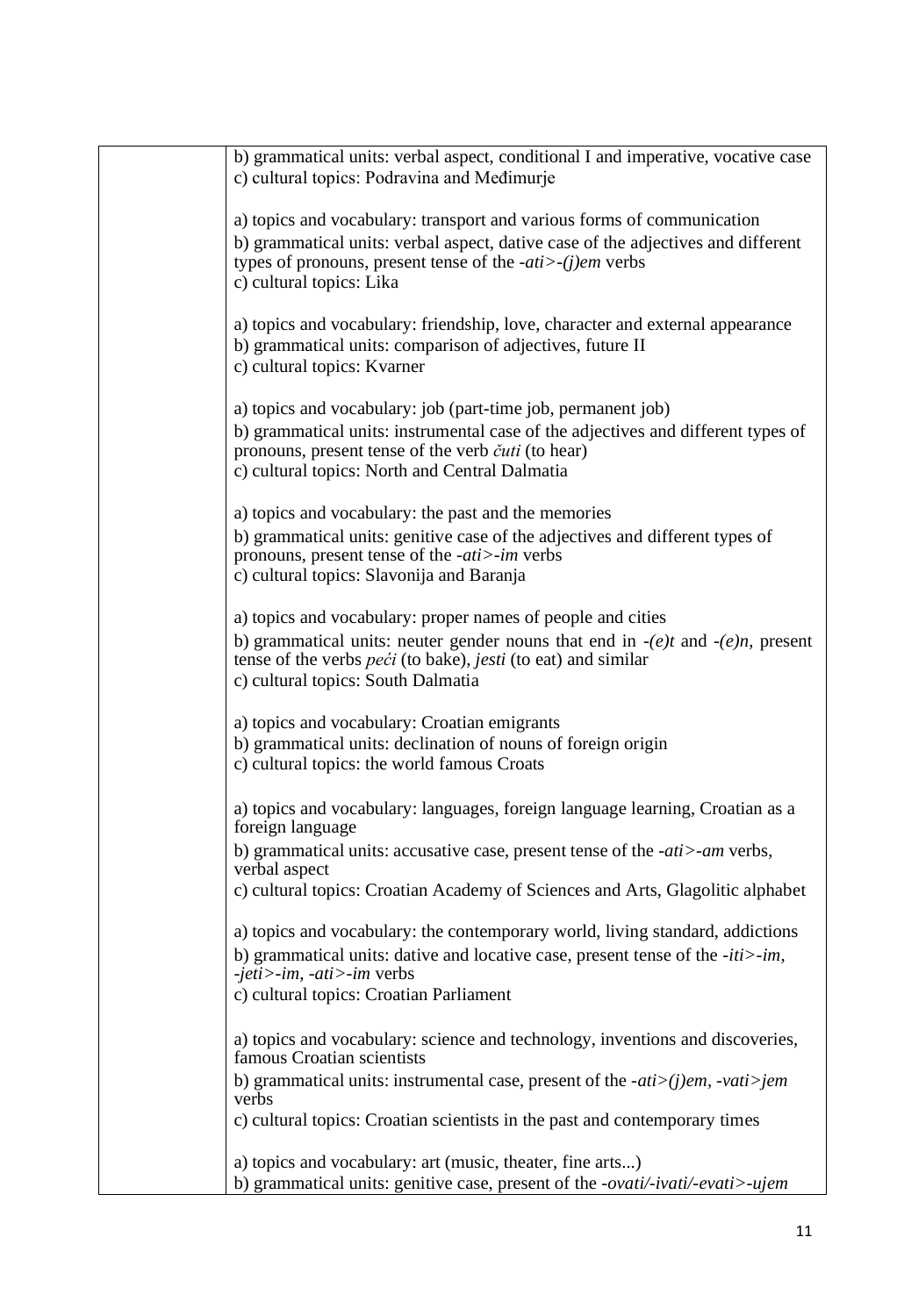| verbs<br>c) cultural topics: the most famous Croatian artists                                                                                                                                               |
|-------------------------------------------------------------------------------------------------------------------------------------------------------------------------------------------------------------|
| a) topics and vocabulary: ecology, protected nature<br>b) grammatical units: collective nouns, present of the -nuti>-nem verbs<br>c) cultural topics: protected nature in Croatia                           |
| a) topics and vocabulary: activism and activist organizations, major natural<br>disasters<br>b) grammatical units: present tense of the $-ati$ >-anem verbs                                                 |
| c) cultural topics: famous Croat: Andrija Štampar                                                                                                                                                           |
| a) topics and vocabulary: food habits, health, Easter                                                                                                                                                       |
| b) grammatical units: conversation amplifiers and softeners, present tense of the<br>$-sti$ > -dem, -iti > -ijem verbs                                                                                      |
| c) cultural topics: popular Croatian food products                                                                                                                                                          |
| a) topics and vocabulary: sport, medias, reading                                                                                                                                                            |
| b) grammatical units: <i>pluralia tantum</i> , present of the - <i>ći</i> and - <i>sti</i> verbs<br>c) cultural topics: famous Split athletes, Croatian newspapers and magazines                            |
| a) topics and vocabulary: life stages, generational differences<br>b) grammatical units: declination and comparison of adjectives, voice changes                                                            |
| with adjectives, present and past verbal adverbs<br>c) cultural topics: famous Croatian writer: Ivana Brlić Mažurranić                                                                                      |
| a) topics and vocabulary: gender relations before and now<br>b) grammatical units: interrogative and relative pronouns, reflexive pronoun<br>c) cultural topics: addressing in Croatian and other languages |
| a) topics and vocabulary: values, abilities, interests, job and career<br>b) grammatical units: passive verbal adjective, gerund<br>c) cultural topics: famous Croatian painter: Slava Raškaj               |
| a) topics and vocabulary: laughter, humor, entertainment                                                                                                                                                    |
| b) grammatical units: conditional and imperative, the conditional sentences,<br>subjectless sentences                                                                                                       |
| c) cultural topics: famous Croatian painter and miniaturist Juraj Julije Klović                                                                                                                             |
| a) topics and vocabulary: introduction and presentation, occupations and<br>professions                                                                                                                     |
| b) grammatical units: systematization of present tense, cases - meaning,<br>morphology and syntax                                                                                                           |
| c) cultural topics: Zagreb, Croatia                                                                                                                                                                         |
| a) topics and vocabulary: values, abilities, interests, career guidance, job and<br>career                                                                                                                  |
| b) grammatical units: passive verbal adjective, verbs in context, aspectual<br>counterparts                                                                                                                 |
| c) cultural topics: Women's Rights Day                                                                                                                                                                      |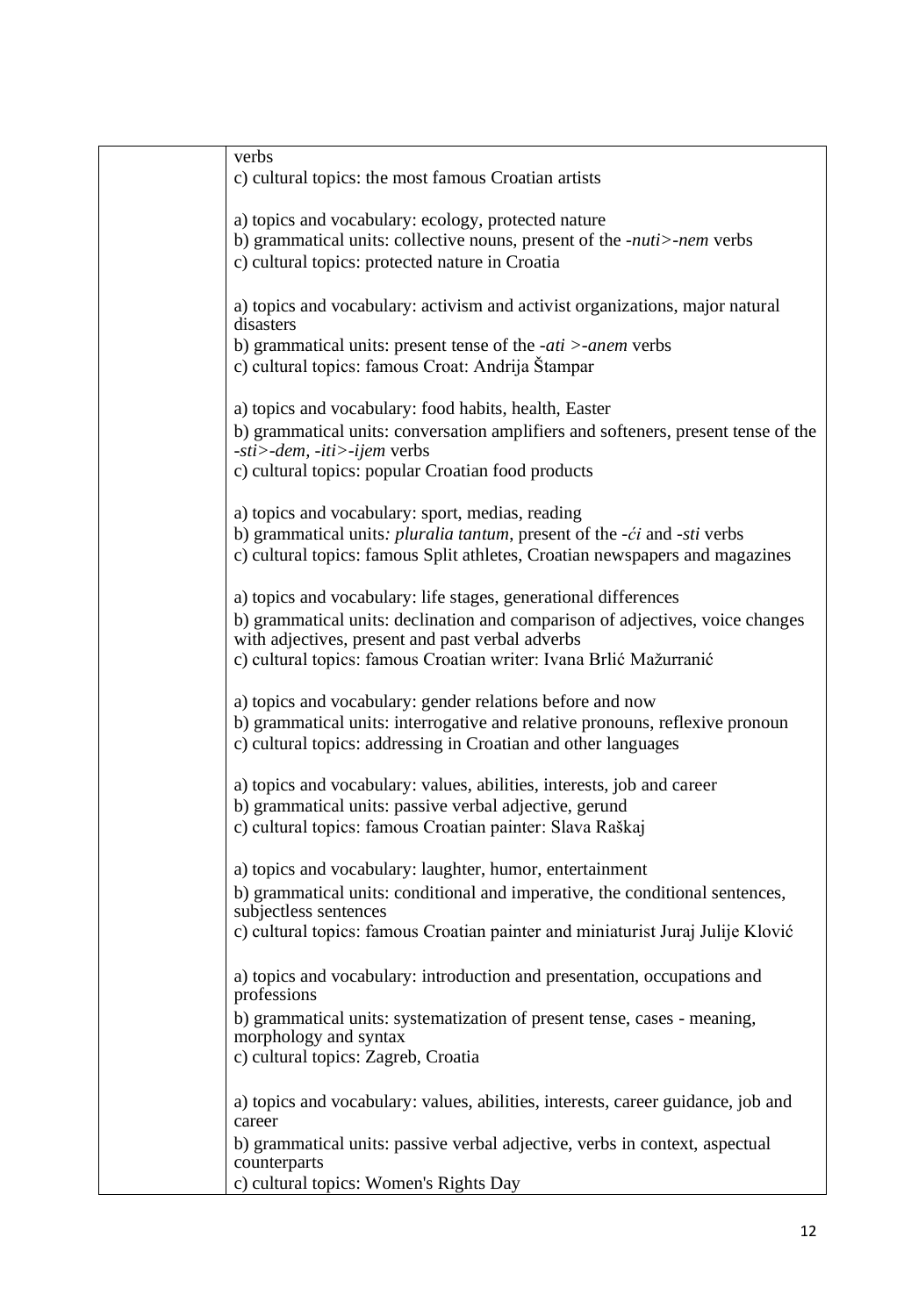| a) topics and vocabulary: laughter, humor, entertainment, stress, quality of life                                                                             |
|---------------------------------------------------------------------------------------------------------------------------------------------------------------|
| b) grammatical units: verbal mood: conditional and imperative, verbs in                                                                                       |
| context, aspectual counterparts                                                                                                                               |
| c) cultural topics: Croatian humor, Juraj Julije Klović, Croatian Language Days                                                                               |
| a) topics and vocabulary: cinema, theater, concerts, exhibitions                                                                                              |
| b) grammatical units: comparison of adjectives and adverbs, verbs in context,<br>aspectual counterparts                                                       |
| c) cultural topics: World Theatre Day                                                                                                                         |
| a) topics and vocabulary: health and diseases, standard, economic crisis,                                                                                     |
| fighting poverty                                                                                                                                              |
| b) grammatical units: present and past verbal adverbs, verbs in context,<br>aspectual counterparts                                                            |
| c) cultural topics: World Health Day                                                                                                                          |
| a) topics and vocabulary: food, healthy life                                                                                                                  |
| b) grammatical units: word formation - doer of the action, diminutives,<br>augmentatives, verbs in context, aspectual counterparts                            |
| c) cultural topics: Croatian Easter customs, Croatian gastronomy                                                                                              |
| a) topics and vocabulary: literature, writers                                                                                                                 |
| b) grammatical units: interrogative and relative pronouns, verbs in context,                                                                                  |
| aspectual counterparts<br>c) cultural topics: contemporary Croatian literature and Croatian writers, Day of                                                   |
| <b>Croatian Book</b>                                                                                                                                          |
| a) topics and vocabulary: press and media, films                                                                                                              |
| b) grammatical units: connectors, verbs in context, aspectual counterparts                                                                                    |
| c) cultural topics: publishing in Croatia, Day of the Croatian Academy of<br>Sciences and Arts, Croatian film                                                 |
| a) topics and vocabulary: travels and leisure time, sports                                                                                                    |
| b) grammatical units: indefinite pronouns, basics of sentence congruity, verbs                                                                                |
| in context, aspectual counterparts<br>c) cultural topics: Europe Day, Croatian athletes                                                                       |
|                                                                                                                                                               |
| a) topics and vocabulary: art, modern technology, computers, Internet,<br>education                                                                           |
| b) grammatical units: numerical nouns and adjectives - congruity, verbs in                                                                                    |
| context, aspectual counterparts<br>c) cultural topics: International Museum Day, education in Croatia                                                         |
|                                                                                                                                                               |
| a) topics and vocabulary: June - actualities, anniversaries and curiosities<br>b) grammatical units: dependent-complex sentences (modal, causal, intentional, |
| conditional sentences with negation, the difference in use of the conjunctions                                                                                |
| da (that) and što (what), verbs in context, aspectual counterparts<br>c) cultural topics: Croatian anniversary in June, Croatian history, political           |
| system                                                                                                                                                        |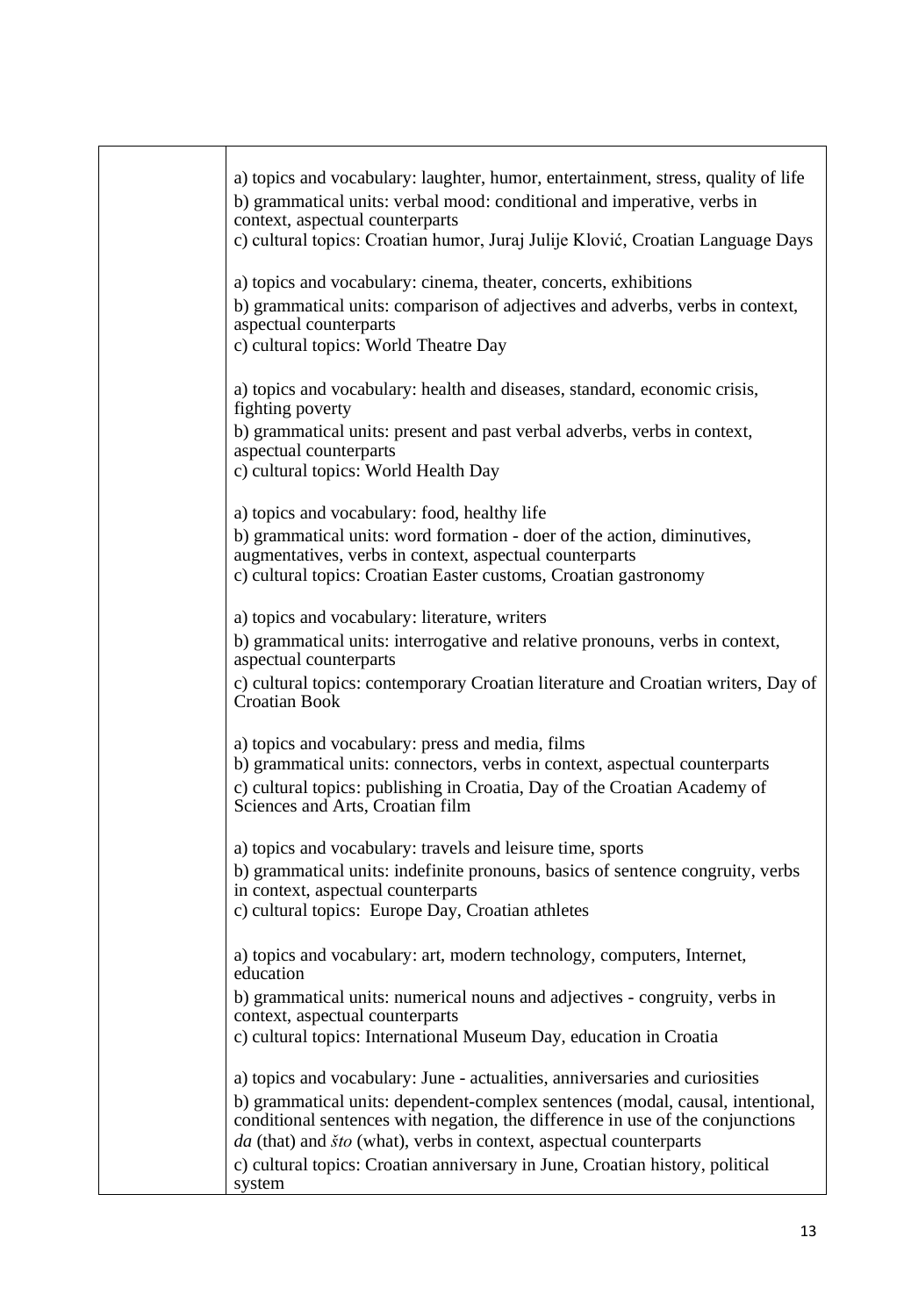| Language<br>Competences   | <b>UNDERSTANDING</b><br>to understand the most of authentic texts (scientific and popular) using the                                                                                                                                                                                                                                                                                 |  |
|---------------------------|--------------------------------------------------------------------------------------------------------------------------------------------------------------------------------------------------------------------------------------------------------------------------------------------------------------------------------------------------------------------------------------|--|
|                           | dictionary; to understand the meaning of the contemporary literary texts; to<br>understand the most of documentaries on the standard Croatian language; live<br>interviews, talk shows, drama programs, and the most of the movies with<br>standard speech                                                                                                                           |  |
|                           | <b>SPEAKING</b><br>to read fluently and pronounce correctly the sounds, words and sentences; to<br>speak spontaneously and at length about different even uncommon subject<br>matters; to participate efficiently in different situations; to express and to<br>argument opinions, feelings, attitudes and interests; to polemize about different<br>topics                          |  |
|                           | <b>WRITING AND READING</b><br>To write correctly (essays, official and personal letters and dictations); to be<br>able to present the topic, to narrate and describe; to express their opinions; to<br>make distinction between different functional styles; to know how to use<br>orthographic and other reference books; to be able to read a longer texts; to<br>practice prosody |  |
| Recommended<br>Literature | Marica Čilaš-Mikulić, Milvia Gulešić Machata, Dinka Pasini i Sanda Lucija<br>Udier: Hrvatski za početnike, udžbenik s rječnikom/vježbenica s pregledom<br>gramatike, Hrvatska sveučilišna naklada, Zagreb, 2006.                                                                                                                                                                     |  |
|                           | Marica Čilaš-Mikulić, Milvia Gulešić Machata i Sanda Lucija Udier:<br>Razgovarajte s nama!, udžbenik i vježbenica za više početnike (A2/B1), FF<br>press, Zagreb, 2008.                                                                                                                                                                                                              |  |
|                           | Aida Vidan & Robert Niebuhr: Beginner's Croatian (with 2 audio CD's),<br>Hippocrene Books, Inc. New York, 2009.                                                                                                                                                                                                                                                                      |  |
| Additional                | Celia Hawkesworth, Colloquial Croatian (with CD's), Routledge, 2003.                                                                                                                                                                                                                                                                                                                 |  |
| Literature                | Vinko Grubišić, <i>Elementary Croatian</i> , CIC, Zagreb, 1994.                                                                                                                                                                                                                                                                                                                      |  |
| Evaluation                | Written and oral exams at the end of term. Written and oral midterm exams.                                                                                                                                                                                                                                                                                                           |  |
|                           | Short presentation on previously agreed topic.                                                                                                                                                                                                                                                                                                                                       |  |
| <b>Evaluation of</b>      | After the implementation of the program, students will fulfill the anonymous                                                                                                                                                                                                                                                                                                         |  |
| the Course                | questionnaire.                                                                                                                                                                                                                                                                                                                                                                       |  |
|                           | Institutional evaluation.                                                                                                                                                                                                                                                                                                                                                            |  |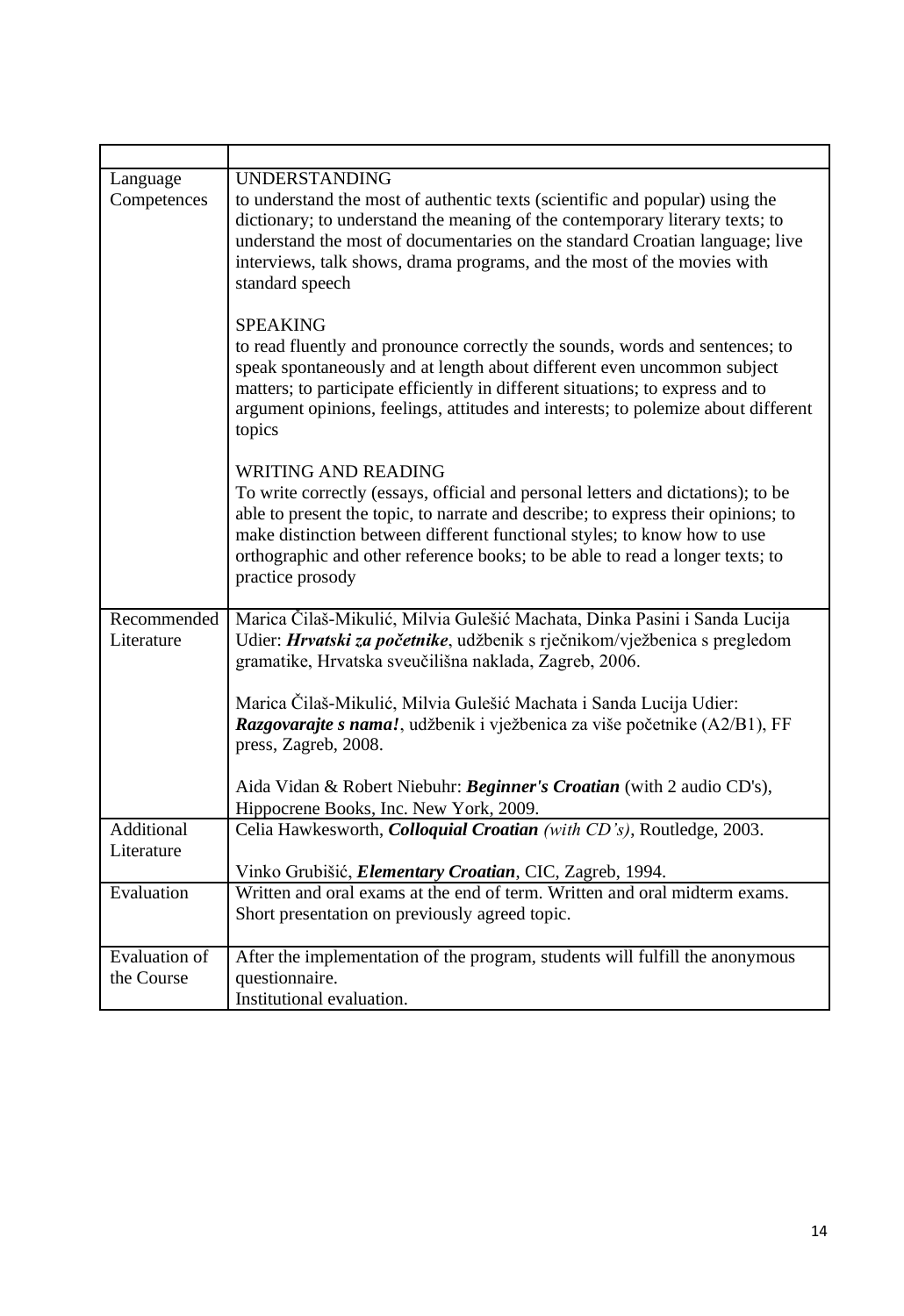| Course name   | Croatian Language for Foreigners: advanced level (CLF 3)                                                                            |             |                                                                                 |
|---------------|-------------------------------------------------------------------------------------------------------------------------------------|-------------|---------------------------------------------------------------------------------|
| Instructors   | Dr Josip Lasić, senior language instructor<br>Dr Josipa Korljan Bešlić, senior language instructor<br>Helena Burić, senior lecturer |             |                                                                                 |
| Code          | ****                                                                                                                                | <b>ECTS</b> | 5                                                                               |
| Type          | Mandatory                                                                                                                           | Level       | Undergraduate / Graduate                                                        |
| Year          | 2019/2020                                                                                                                           | Term        | Winter / Summer                                                                 |
| Teaching form | <b>Language Exercises</b>                                                                                                           | $L + S + E$ | $0+0+140$                                                                       |
| Prerequisites |                                                                                                                                     |             | Completion of the Croatian for Foreigners course: the intermediate level (CF2)  |
| Language      | Croatian                                                                                                                            |             |                                                                                 |
| Course        |                                                                                                                                     |             | a) topics and vocabulary: introducing and presenting yourself to others, Zagreb |
| Content       | conditional                                                                                                                         |             | b) grammatical units: declination of the nouns, past tense, future tense,       |
|               | c) cultural topics: Zagreb, Zagreb Dox                                                                                              |             |                                                                                 |
|               |                                                                                                                                     |             | a) topic and vocabulary: the status of women in contemporary society            |
|               |                                                                                                                                     |             | b) grammatical units: present tense of verbs, verbs in context, collocations,   |
|               | verbal paronymy<br>c) cultural topics: Women's Day                                                                                  |             |                                                                                 |
|               |                                                                                                                                     |             |                                                                                 |
|               | second language, language extinction                                                                                                |             | a) topics and vocabulary: carnival, customs, mother tongue/foreign language/    |
|               | orthography                                                                                                                         |             | b) grammatical units: verbal aspect, independent-complex sentences,             |
|               | c) cultural topics: carnival, South Croatia, Croatian Language Days                                                                 |             |                                                                                 |
|               | a) topics and vocabulary: art, artists, theater                                                                                     |             |                                                                                 |
|               | abbreviations                                                                                                                       |             | b) grammatical units: verbal adverbs: formation and use, voice changes,         |
|               | c) cultural topics: World Theater Day, Eastern Croatia                                                                              |             |                                                                                 |
|               | a) topics and vocabulary: humor, jokes, stereotypes                                                                                 |             |                                                                                 |
|               | qualification sentence, questionable sentence                                                                                       |             | b) grammatical units: verbs in context, sentence word order, negative           |
|               |                                                                                                                                     |             | c) cultural topics: April 1, humor in different cultures, Hrvatsko zagorje      |
|               | position of women in contemporary society                                                                                           |             | a) topics and vocabulary: male-female relations, (in)equality of the sexes, the |
|               | adjectives                                                                                                                          |             | b) grammatical units: comparison of adjectives, active and passive verbal       |
|               | c) cultural topics: Marija Jurić Zagorka, the press in Croatia                                                                      |             |                                                                                 |
|               | a) topics and vocabulary: travels, science                                                                                          |             |                                                                                 |
|               | b) grammatical units: repetition of pronouns and connectors                                                                         |             |                                                                                 |
|               |                                                                                                                                     |             | c) cultural topics: discoveries, Croatian scientists, Podravina, Slavonija      |
|               |                                                                                                                                     |             | a) topics and vocabulary: Easter, Easter customs in Croatia and abroad          |

# **3. Croatian Language for Foreigners: advanced level (CLF 3)**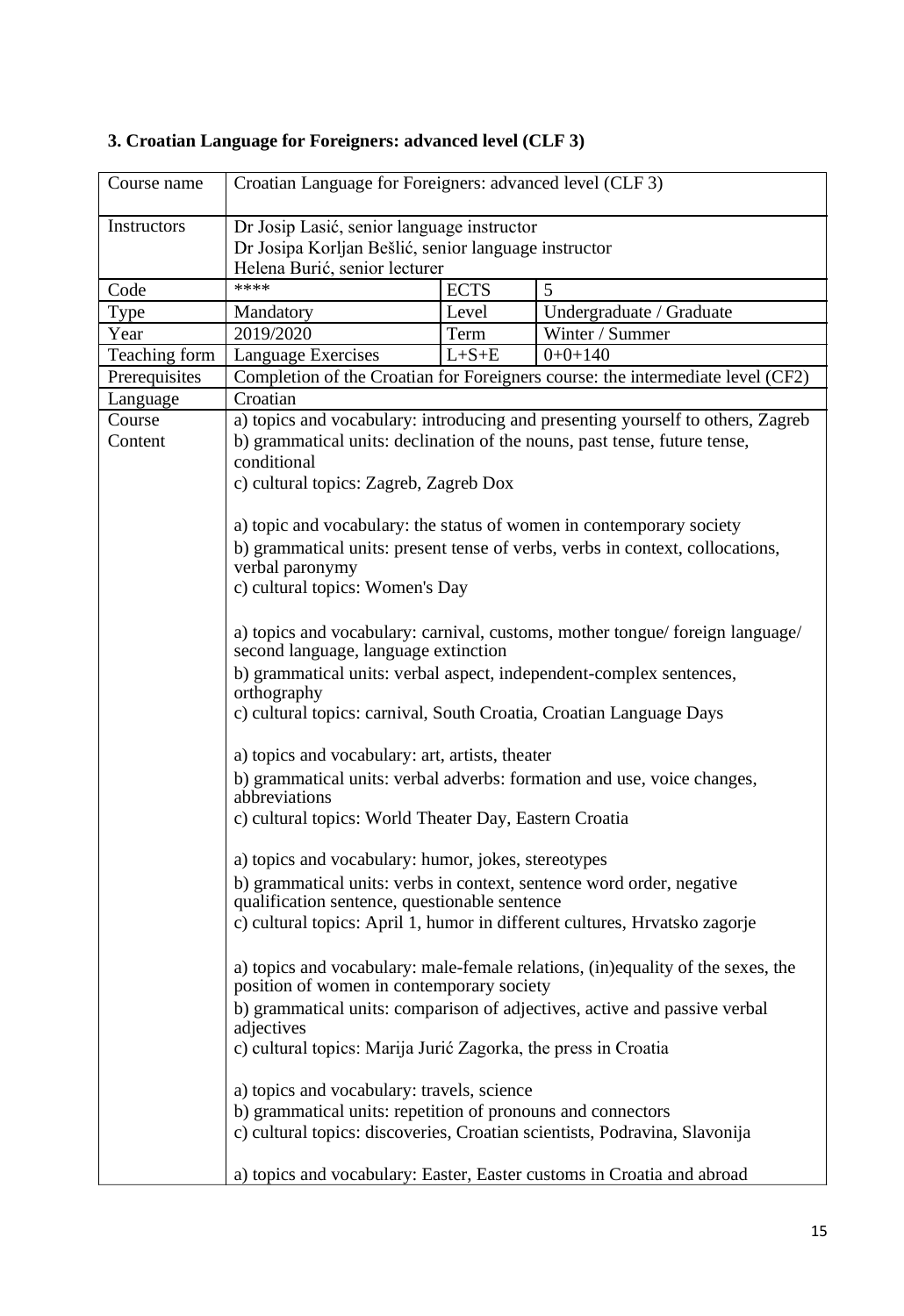| b) grammatical units: numbers, ordinal numbers, congruity by numbers, direct<br>and indirect speech                                                                                                |
|----------------------------------------------------------------------------------------------------------------------------------------------------------------------------------------------------|
| c) cultural topics: Easter, manners                                                                                                                                                                |
| a) topics and vocabulary: concern for the environment                                                                                                                                              |
| b) grammatical units: congruity<br>c) cultural topics: Earth Day, Central Dalmatia and islands                                                                                                     |
| a) topic and vocabulary: job, worker's rights, job application, job interview<br>b) grammatical units: the rules of congruity<br>c) cultural topics: International Labour Day                      |
| a) topics and vocabulary: art, artists, music, family<br>b) grammatical units: pronouns, dependent-complex sentences                                                                               |
| c) cultural topics: Mother's Day, International Family Day, Medimurje                                                                                                                              |
| a) topics and vocabulary: art, artists, painting and sculpture, hobbies<br>b) grammatical units: dependent-complex sentences                                                                       |
| c) cultural topics: International Museum Day, World Day of Cultural<br>Development, Lika                                                                                                           |
| a) topics and vocabulary: parks of nature, national parks in Croatia                                                                                                                               |
| b) grammatical units: use of comma, orthography<br>c) cultural topics: Nature Protection Day in the Republic of Croatia, Istria                                                                    |
| a) topics and vocabulary: health, sports, hobbies<br>b) grammatical units: repetition of acquired knowledge, the final exam<br>c) cultural topics: World Sport Day, No Tobacco Day, Corpus Christi |
| a) topics and vocabulary: young people and communication, social networks,<br>jargons                                                                                                              |
| b) grammatical units: repetition of acquired knowledge<br>c) cultural topics: Festival of the European Short Story                                                                                 |
| a) topics and vocabulary: summer holidays, travels                                                                                                                                                 |
| b) grammatical units: collocations, synonyms, antonyms, literary style<br>c) cultural topics: film art, Zagreb Dox                                                                                 |
| a) topics and vocabulary: leisure time, the position of women in contemporary<br>society                                                                                                           |
| b) grammatical units: paronyms, literary and artistic style<br>c) cultural topics: International Women's Day                                                                                       |
| a) topic and vocabulary: Croatian in everyday use, language of commercials                                                                                                                         |
| b) grammatical units: verbal aspect, prefixation of verbs, literary and artistic<br>style                                                                                                          |
| c) cultural topics: advertising and advertising slogans, Croatian Language Day                                                                                                                     |
| a) topics and vocabulary: theater, Croatian media                                                                                                                                                  |
| b) grammatical units: future II, ethnics, internationalisms, journalistic style                                                                                                                    |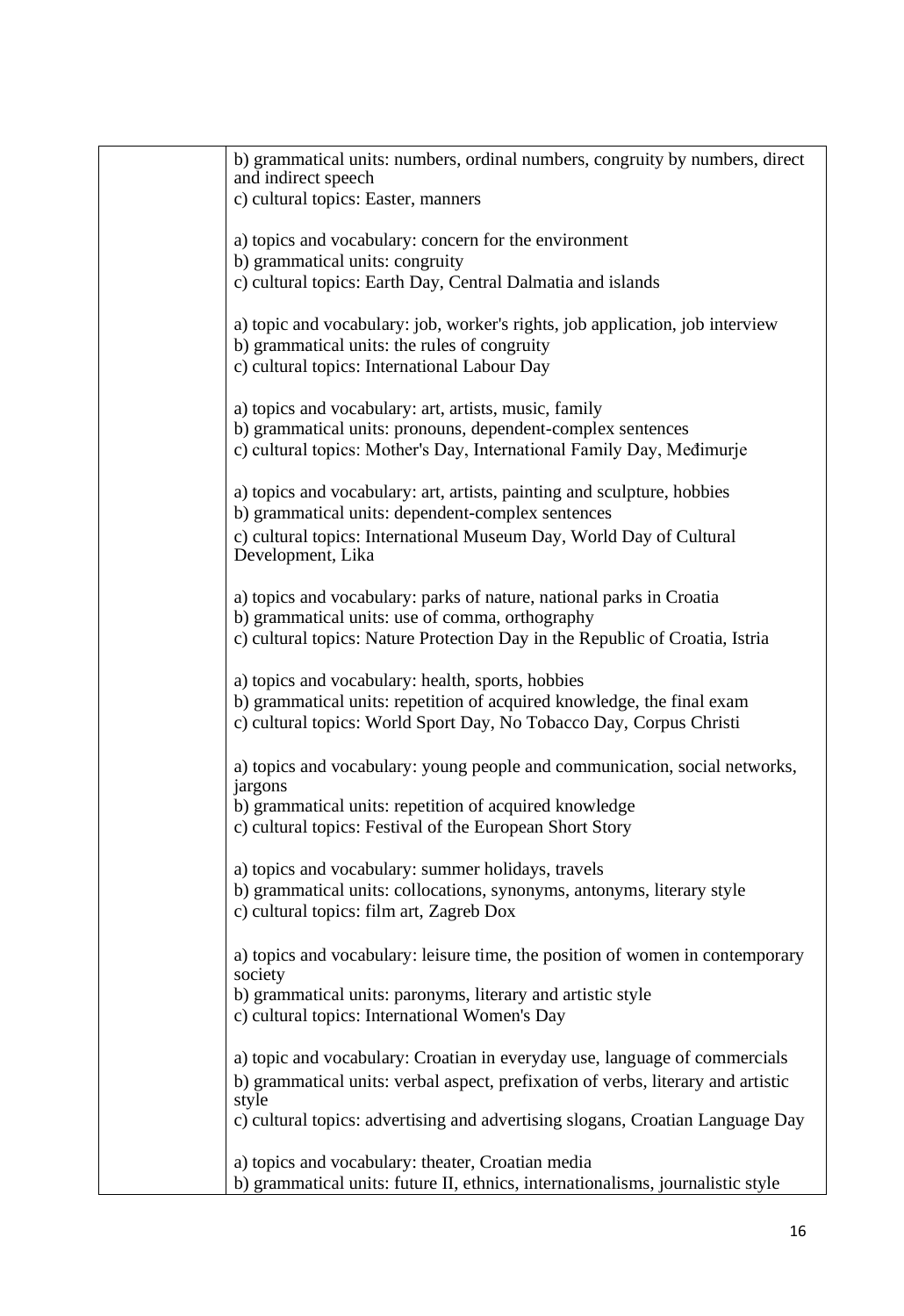| c) cultural topics: World Water Day, World Theatre Day                                                                                             |
|----------------------------------------------------------------------------------------------------------------------------------------------------|
| a) topics and vocabulary: crime news, fight against violence                                                                                       |
| b) grammatical units: paraphrases, declination of proper names, journalistic<br>style                                                              |
| c) cultural topics: contemporary journalism, April 1                                                                                               |
| a) topics and vocabulary: work, application, resume, job interview                                                                                 |
| b) grammatical units: independent-complex sentences, administrative and<br>business style                                                          |
| c) cultural topics: the problem of unemployment, World Health Day                                                                                  |
| a) topics and vocabulary: childhood, education, the role of youth in society                                                                       |
| b) grammatical units: independent-complex sentences, direct and indirect<br>speech                                                                 |
| c) cultural topics: Day of the Youth at Your Service, World Voice Day                                                                              |
| a) topics and vocabulary: ecology, Easter customs                                                                                                  |
| b) grammatical units: capital and small letters, numbers, scientific style<br>c) cultural topics: Earth Day, Holy Week, Easter                     |
| a) topics and vocabulary: holiday meals and menus, environmental protection                                                                        |
| b) grammatical units: indefinite pronouns, enclitics, aorist and imperfect tense                                                                   |
| c) cultural topics: Day of Promoting the Use of Renewable Energy Sources, Day<br>of Dancing                                                        |
| a) topics and vocabulary: male-female relations, gender equality                                                                                   |
| b) grammatical units: dialects, congruity, conversational style<br>c) cultural topics: stereotypes, International Labour Day                       |
| a) topic and vocabulary: motherhood, family, children                                                                                              |
| b) grammatical units: word order, congruity, conversational style<br>c) cultural topics: Mother's Day, International Day of Families               |
| a) topics and vocabulary: Croatian legends, Croatian humor                                                                                         |
| b) grammatical units: time sentences, pluperfect, archaisms<br>c) cultural topics: International Museum Day, World Day of Cultural                 |
| Development                                                                                                                                        |
| a) topics and vocabulary: Croatian music, young people, jargon                                                                                     |
| b) grammatical units: sound changes, abbreviations, orthography<br>c) cultural topics: World Day of Biological Diversity, Nature Protection Day in |
| Croatia                                                                                                                                            |
| a) topics and vocabulary: health, hobbies, future<br>b) grammatical units: connectors, particles and modal expressions                             |
| c) cultural topics: World Sports Day, No Tobacco Day, Corpus Christi                                                                               |
| a) topics and vocabulary: discoveries, inventions, Croatian literature                                                                             |
| b) grammatical units: an overview of dependent-complex sentences                                                                                   |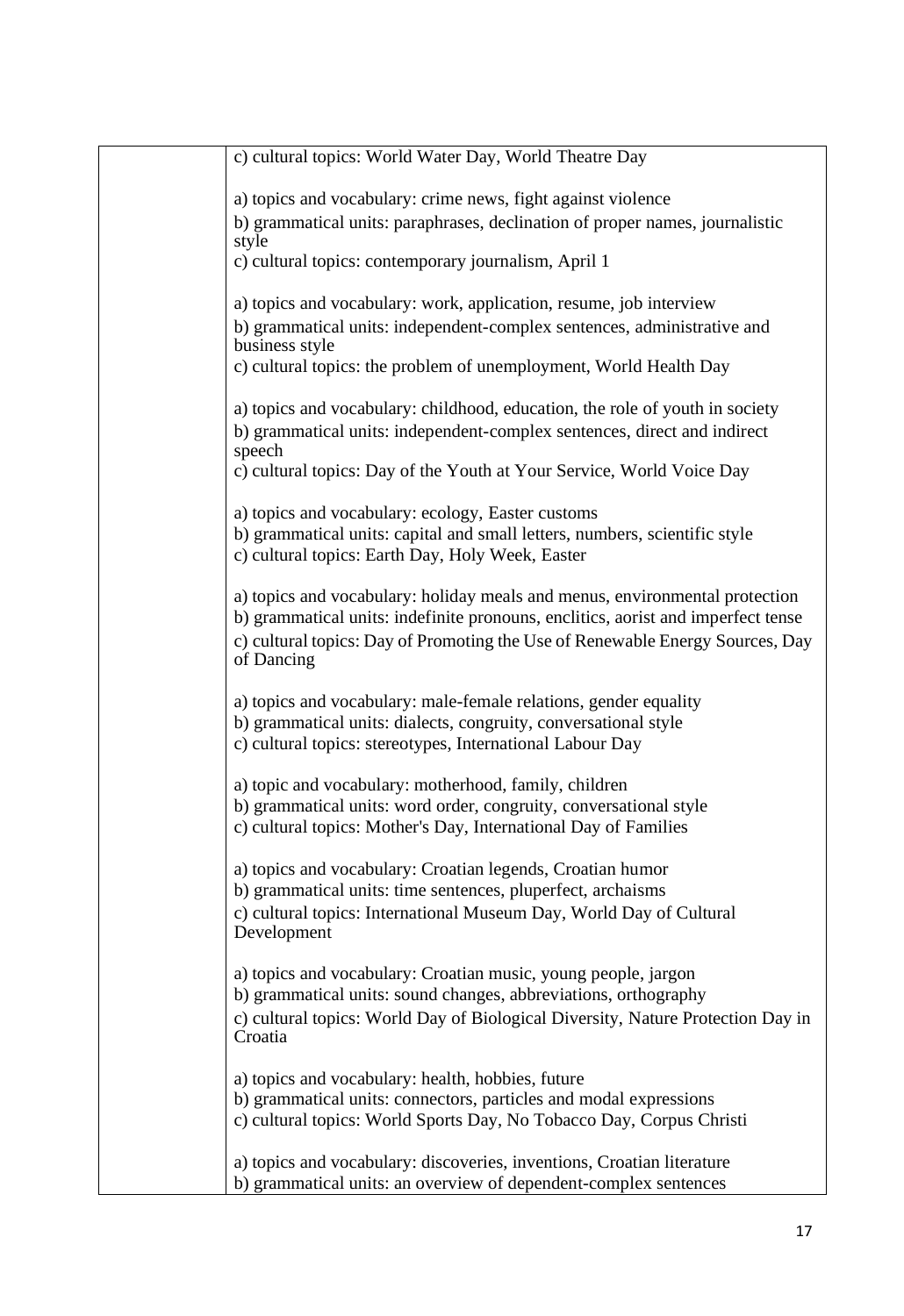|                      | c) cultural topics: World Environment Day, Festival of the European Short                                                                           |
|----------------------|-----------------------------------------------------------------------------------------------------------------------------------------------------|
|                      | Story                                                                                                                                               |
|                      |                                                                                                                                                     |
| Language             | <b>UNDERSTANDING</b>                                                                                                                                |
| Competences          | to understand different types of texts (journalistic, administrative, scientific); to                                                               |
|                      | understand interviews, reportages, news, discussions, polemics and films                                                                            |
|                      | without difficulty; to understand, without difficulty, university lectures in all                                                                   |
|                      | areas; to develop listening and understanding skills of non-standard (dialectal                                                                     |
|                      | and colloquial) speech; to be able to analyze thematically and grammatically<br>different types of texts; to be able to use language reference book |
|                      | independently; to be able to understand artistic texts, primarily of contemporary                                                                   |
|                      | literature, but also the texts from earlier periods of Croatian literature                                                                          |
|                      |                                                                                                                                                     |
|                      | <b>SPEAKING</b>                                                                                                                                     |
|                      | to pronounce correctly the sounds, words and sentences; to be able to speak                                                                         |
|                      | spontaneously and at length by producing correct language structures; to use                                                                        |
|                      | connectors and particles correctly; to discuss in different communicative                                                                           |
|                      | situations; to express and argument a different opinions, feelings, attitudes and                                                                   |
|                      | interests; to polemize about different topics; to speak about assigned topic                                                                        |
|                      | <b>WRITING AND READING</b>                                                                                                                          |
|                      | to write essays, reports, memorandums and letters; to be able to distinguish                                                                        |
|                      | between a different functional styles in reading and writing; to be able to read                                                                    |
|                      | longer texts; to read quickly with an ability to abstract an important                                                                              |
|                      | information; interpretative reading                                                                                                                 |
| Recommended          | Marica Čilaš-Mikulić, Milvia Gulešić Machata, Dinka Pasini i Sanda Lucija                                                                           |
| literature           | Udier: Hrvatski za početnike, udžbenik s rječnikom/vježbenica s pregledom                                                                           |
|                      | gramatike, Hrvatska sveučilišna naklada, Zagreb, 2006.                                                                                              |
|                      | Marica Čilaš-Mikulić, Milvia Gulešić Machata i Sanda Lucija Udier:                                                                                  |
|                      | Razgovarajte s nama!, udžbenik i vježbenica za više početnike (A2/B1), FF                                                                           |
|                      | press, Zagreb, 2008.                                                                                                                                |
|                      |                                                                                                                                                     |
|                      | Aida Vidan & Robert Niebuhr: Beginner's Croatian (with 2 audio CD's),                                                                               |
|                      | Hippocrene Books, Inc. New York, 2009.                                                                                                              |
| Additional           | Celia Hawkesworth, Colloquial Croatian (with CD's), Routledge, 2003.                                                                                |
| literature           | Vinko Grubišić, <i>Elementary Croatian</i> , CIC, Zagreb, 1994.                                                                                     |
| Evaluation           | Written and oral exams at the end of term. Written and oral midterm exams.                                                                          |
|                      | Short presentation on previously agreed topic.                                                                                                      |
|                      |                                                                                                                                                     |
| <b>Evaluation of</b> | After the implementation of the program, students will fulfill the anonymous                                                                        |
| the course           | questionnaire.                                                                                                                                      |
|                      | Institutional evaluation.                                                                                                                           |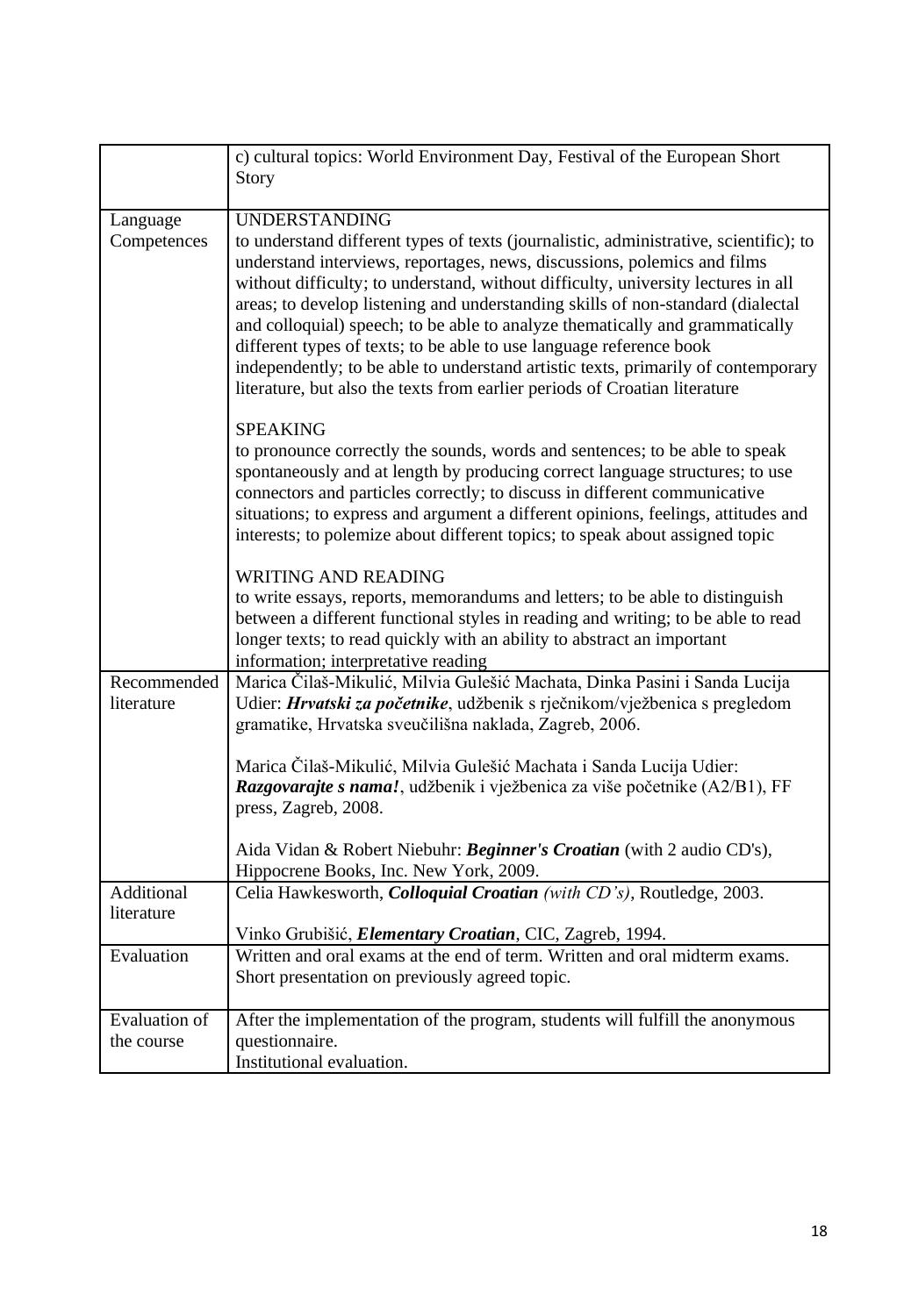# **4. CROATIAN CULTURE AND CIVILISATION 1 (CCC1)**

# **COURSE DESCRIPTION**

This course deals with important topics in Croatian culture, civilization, history, art and literature from the beginnings to the middle 19th century and Romantic period.

Particular emphasis will be placed on the important cultural and historical events, personalities and ideas that have shaped Croatian culture in the past and which have had an important influence on the formation of Croatian cultural and national identity. The course will provide an insight into the Croatian cultural heritage from the point of view of the various Croatian scientists, theorists, historians, philosophers, writers and artists.

The course is interdisciplinary and it is designed primarily for foreign students. Its aim is to introduce foreign students to the most important topics of the Croatian culture and civilisation between the 7th century and the middle 19th century, to provide them better understanding of the Croatian culture in general and Croatian culture in the broader European context, and to prepare them for independent study of various aspects of Croatian culture, history, tradition, literature and cultural heritage

It will be conducted through the study of a number of various literary texts, scholarly works, newspaper articles and works of literature, art, music and film with all the translations provided in English. The course is organized in different modules; chronologically and thematically. Also, the field work consisting of organized visits to museums, galleries, important archaeological, cultural and historical sites will be associated with this course.

No prior knowledge of the Croatian language is needed to take this course. All lectures will be held in English.

#### **COURSE OBJECTIVES**

This course will:

- familiarize students with the cultural history of Croatia from the arrival in the Balkans in the seventh century to the end of the 19th century and advance their knowledge about Croatia, Croatian culture, civilization, history and literature
- familiarize students with the major works of literature, music and art from the different historical periods
- enable students to understand intercultural processes and position of Croatian Culture in the Mediterranean basin and Central Europe, as well as in the space between Orient and West
- develop their skills in reading, writing and critical thinking
- enable them to apply knowledge of Croatian literature, heritage and civilization in a wider context
- provide solid base and equip them for further study of more complex issues in a study of national and comparative literature, as well as in interdisciplinary cultural studies of Croatian heritage, culture, tradition and popular culture

# **MATERIALS**

All course materials will be provided by the lecturer.

#### **GRADING SCHEME**

| Participation, homework, attendance | 10% |
|-------------------------------------|-----|
| Seminar                             | 20% |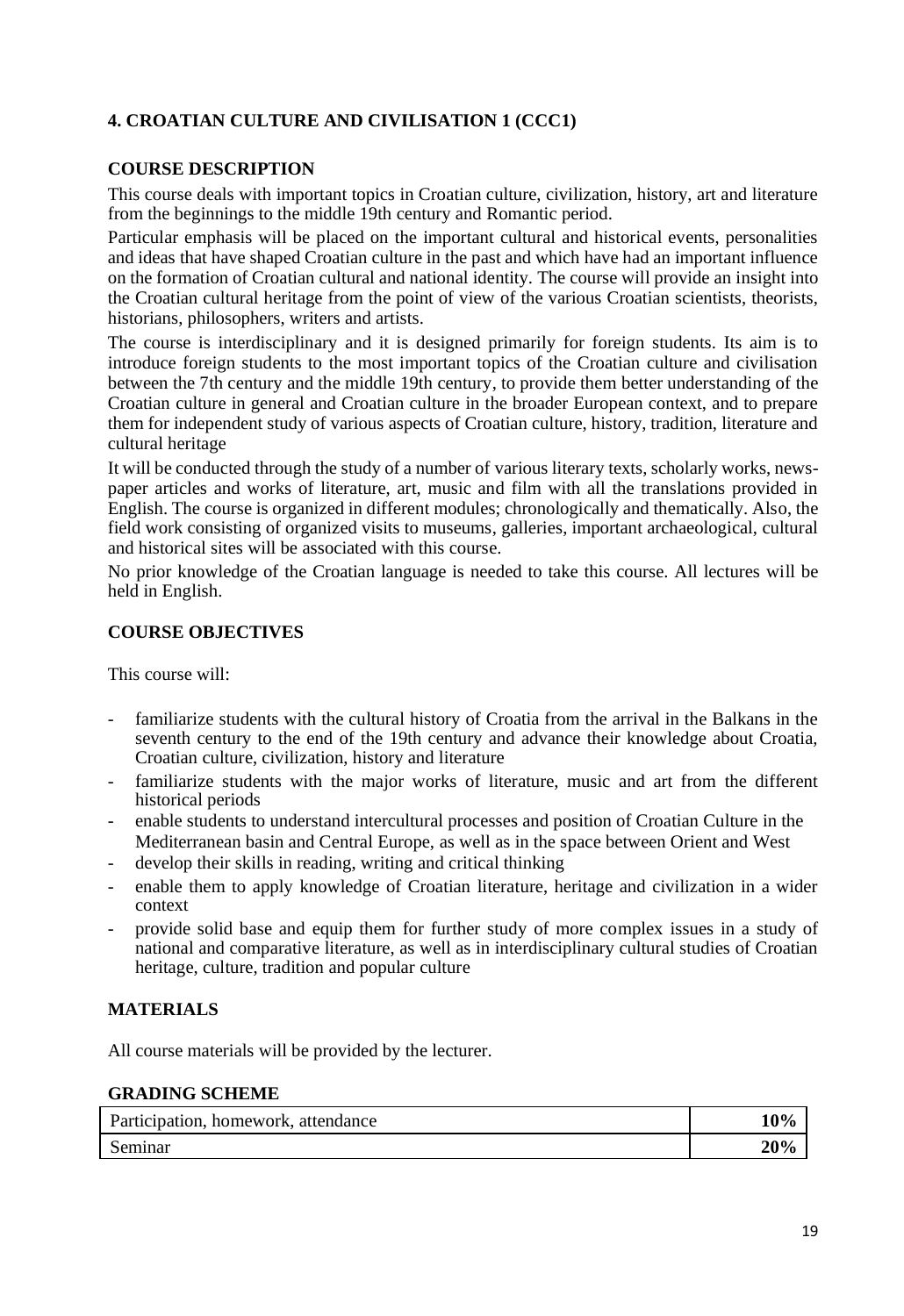| Midterm exam | 30% |
|--------------|-----|
| Final exam   | 40% |

#### **Participation, attendance and homework**

This refers to the continuous monitoring and verification of knowledge that will be conducted during the classes. Students are required to actively participate in the classes and attend it regularly. More than 30% of absences will not be tolerated.

#### **Seminar**

Students are required to write a seminar paper on one of the offered topics. They will present a summary of the seminar paper in the classroom. Depending on the number of students who attend the course they will present their seminar papers individually or divided into groups.

They will be required to send the written version of the paper to the lecturer via email to a predetermined date.

Students will get all the necessary literature and guidelines during the classes and through the individual consultations with the lecturer.

# **Midterm exam**

Midterm exam refers to a knowledge test that will be conducted in the sixth week of the term and whose objective is the written verification of the acquired knowledge. The criteria for a passing grade is 50% of the total number of points. The students who do not achieve the minimum number of points required for a passing grade will access the additional examination that will be organized in an extracurricular term.

#### **Final exam**

Final exam refers to a knowledge test that will be conducted at the end of term and whose objective is the written verification of the knowledge acquired during the term. The criteria for a passing grade is 50% of the total number of points. The students who do not achieve the minimum number of points required for a passing grade will access the additional examination that will be organized in an extracurricular term.

# **Final grade**

The final grade will be calculated according to the percentage for a particular activity that is highlighted in the table.

#### **REMARK**

2% per day will be deducted for late submission of the assignments and seminars.

| WEEK 1 | Introduction to the course                            |
|--------|-------------------------------------------------------|
|        | Introduction to the Croatian culture and civilization |
|        | Croatia before Croats                                 |
|        | Review, discussion and reflect questions              |
| WEEK 2 | The arrival of Croats to the Adriatic Sea             |

# **COURSE OUTLINE**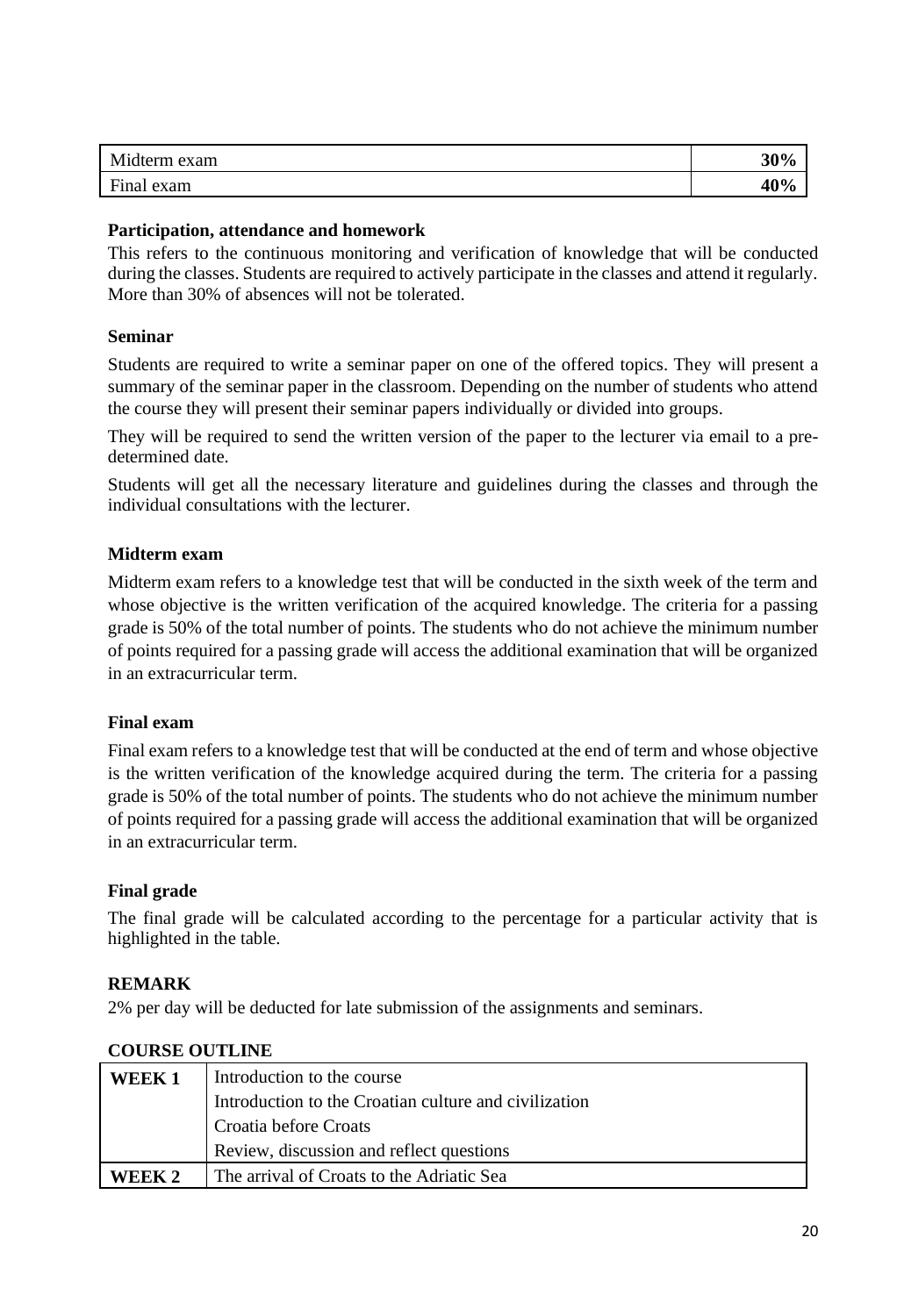|                   | Traces of the ancient beliefs                                         |
|-------------------|-----------------------------------------------------------------------|
|                   | All the Croatian dukes and kings                                      |
|                   | Review and reflect questions                                          |
| WEEK <sub>3</sub> | The beginnings of literacy; all languages and alphabets of the Croats |
|                   | The Glagolitic alphabet and Glagolitic monuments                      |
|                   | *Seminar: The Baška Tablet                                            |
| <b>WEEK4</b>      | People, regions and ideas of the medieval Croatia                     |
|                   | Game of thrones; Arpads on the Croatian throne; the beginning of a    |
|                   | new period in Croatian history                                        |
|                   | Everyday life in Dalmatia in 12th and 13th century                    |
|                   | *Seminar: Pre-Romanesque and Romanesque art in Dalmatia               |
| WEEK <sub>5</sub> | Humanism and the Renaissance                                          |
|                   | Cultural life in the Renaissance centers of the Adriatic              |
|                   | *Seminar: City of Split                                               |
| WEEK 6            | Ancient cults, myths and beliefs in the Dalmatian hinterland          |
|                   | *MIDTERM EXAM                                                         |
| WEEK <sub>7</sub> | Dubrovnik Republic                                                    |
|                   | Carnivals, carnival songs, pastorals and symbolism of carnival        |
|                   | masks in Renaissance Dubrovnik                                        |
|                   | *Seminar: Marin Držić and Dundo Maroje                                |
| <b>WEEK8</b>      | Reformation and Counter-Reformation as a framework for the            |
|                   | Mannerism and the Baroque                                             |
|                   | The Baroque in Croatia                                                |
|                   | *Seminar: Baroque city-Varaždin                                       |
| WEEK 9            |                                                                       |
|                   | Famous Croatian Baroque writer – Ivan Gundulić; his life and his work |
|                   | Ivan Gundulić's Dubravka and Osman                                    |
|                   | *Seminar: City of Dubrovnik                                           |
| <b>WEEK</b>       | The utopian thought of Juraj Križanić; the story about one of the     |
| <b>10</b>         | greatest adventurers and idealists of the Croatian literature         |
|                   | Idealists, visionaries, adventurers, travelers and their contribution |
|                   | to the Croatian culture                                               |
|                   | *Seminar: Petar Zrinski and Fran Krsto Frankopan                      |
| <b>WEEK</b>       | The Age of Enlightenment, Rationalism and Classicism in Europe;       |
| 11                | new views of man and mankind                                          |
|                   | Croatian culture of the 18th century                                  |
|                   | *Seminar: Croatia during the reign of Queen Maria Theresa             |
| <b>WEEK</b>       | Towards a modern nation: Illyrian National Revival                    |
| 12                | <b>Croatian Romanticism</b>                                           |
|                   | <b>Traditional music</b>                                              |
|                   | *Seminar: How and what did Dalmatians sing about in the past?         |
| <b>WEEK</b>       | Croatian cultural heritage                                            |
| 13                | From Diocletian to Andrija Buvina, Master Radovan, Juraj              |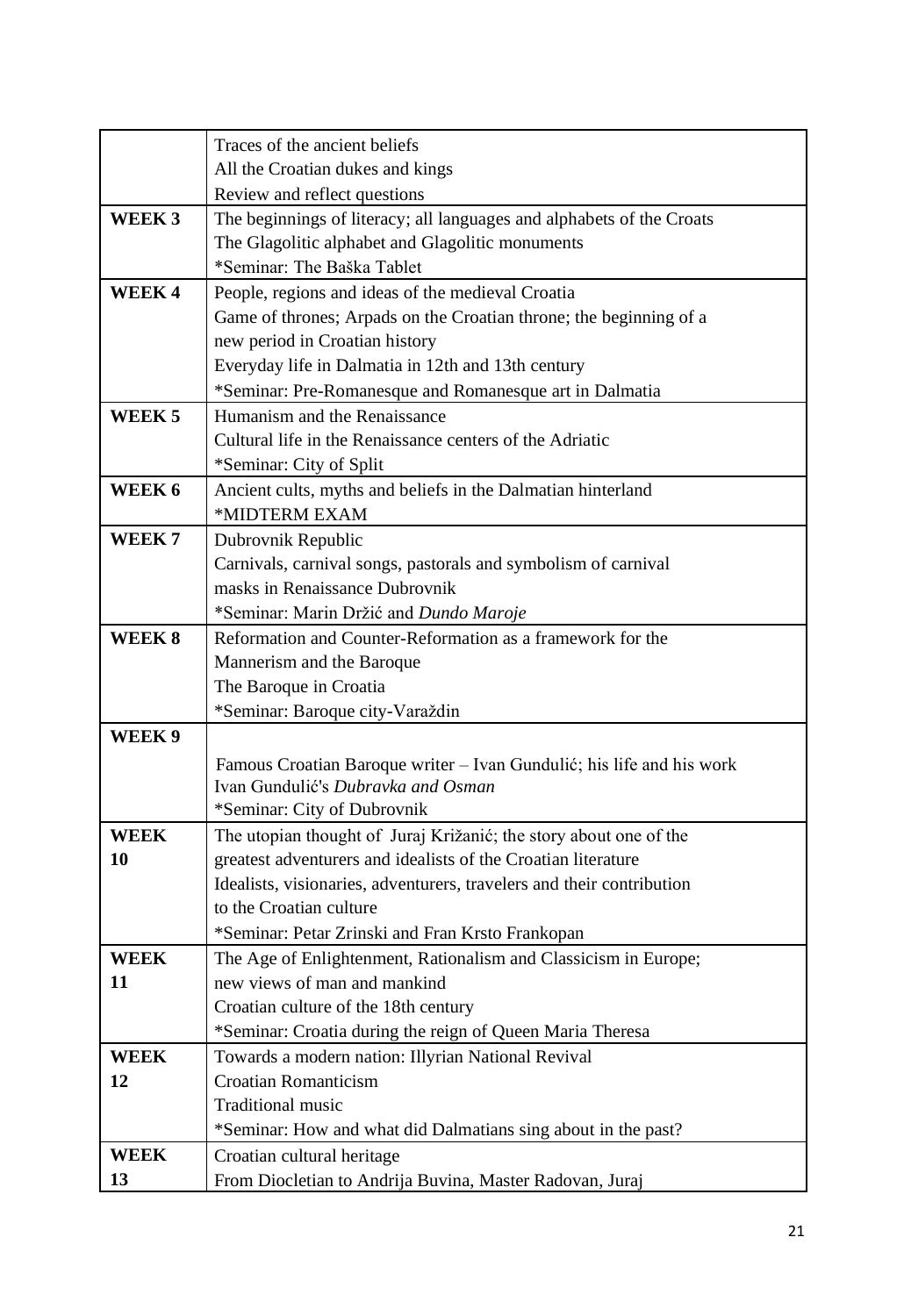|             | Dalmatinac and others                                              |
|-------------|--------------------------------------------------------------------|
|             | *Seminar: Diocletian's Palace and Cathedral of St. Domnius         |
| <b>WEEK</b> | The position of women in Croatian culture and female characters in |
| 14          | Croatian literature                                                |
|             | Despised and celebrated heroines; saints and witches               |
|             | *Seminar: Mila Gojsalić in folk tradition                          |
| <b>WEEK</b> | Croatian culture in European context; What has Croatia contributed |
| 15          | to the world?                                                      |
|             | *Seminar: Famous Croats                                            |
|             | *Preparation for the final exam                                    |
|             | *FINAL EXAM                                                        |

# **5. CROATIAN CULTURE AND CIVILISATION 2 (CCC2)**

#### **COURSE DESCRIPTION**

This course deals with the Croatian culture and civilization from the period of the Croatian National Revival and Romanticism in literature to the present days.

Essays, short stories, poems, dramas, novels, music, pictures and movies will be included in the context of various important topics from the Croatian cultural history. This course will provide an insight into the Croatian cultural heritage from the point of view of the various Croatian scientists, theorists, historians, philosophers, writers and artists.

Also, the course deals with the basics of literary theory and cultural studies in a broader sense, including cultural geography, the poetics of everyday life, cultural heritage, gastronomy, tradition and position of Croatian culture in broader, European context.

The course will be conducted through the study of a number of various literary texts, scholarly works, news-paper articles and works of literature, art, music and film with all the translations provided in English

No prior knowledge of the Croatian language is needed to take this course.

#### **COURSE OBJECTIVES**

This course will:

- familiarize students with the cultural history of Croatia from the period of Croatian National Revival to the present days and advance your knowledge about Croatia and Croatian culture and literature
- familiarize students with major works of literature, music and art from the period between the middle 19th century and present days 1835
- enable better understanding of intercultural processes and position of Croatian culture in a broader European and global context
- develop their skills in reading, writing and critical thinking at both practical and theoretical level
- enable students to apply knowledge of Croatian literature, culture and heritage in a wider context
- enable students to apply knowledge of literature, literary theory and composition to related topic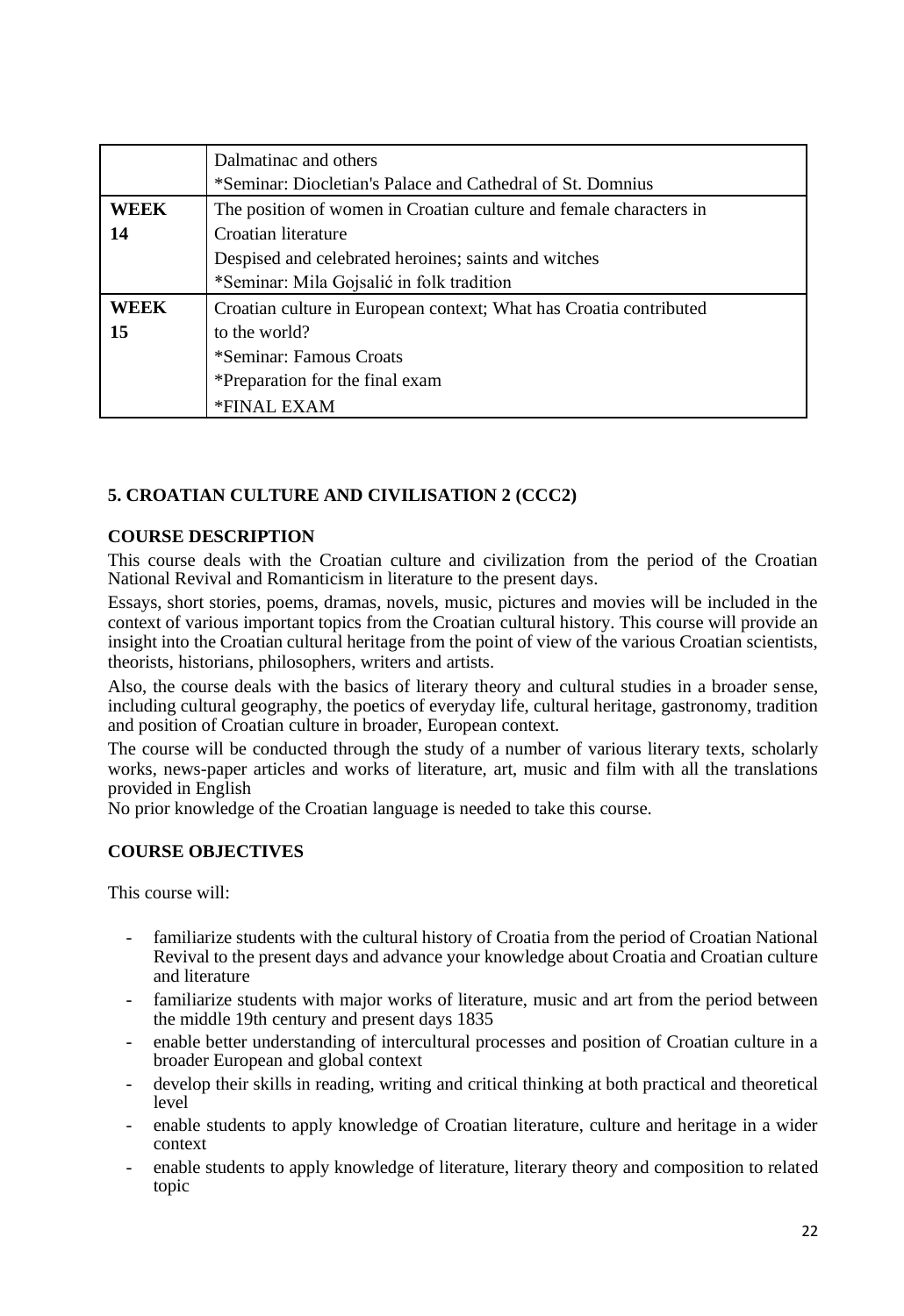provide solid base and equip students for further study of more complex issues in a study of national and comparative literature, as well as in interdisciplinary cultural studies of Croatian heritage, modern culture, tradition and popular culture

# **MATERIALS**

All course materials will be provided by the instructor.

#### **GRADING SCHEME**

| Participation, homework, attendance | 10% |
|-------------------------------------|-----|
| Seminar                             | 20% |
| Midterm exam                        | 30% |
| Final exam                          | 40% |
|                                     |     |

#### **Participation, attendance and homework**

This refers to the continuous monitoring and verification of knowledge that will be conducted during the classes. Students are required to actively participate in the classes and attend it regularly. More than 30% of absences will not be tolerated.

#### **Seminar**

Students are required to write a seminar paper on one of the offered topics. They will present a summary of the seminar paper in the classroom. Depending on the number of students who attend the course they will present their seminar papers individually or divided into groups.

They will be required to send the written version of the paper to the lecturer via email to a predetermined date.

Students will get all the necessary literature and guidelines during the classes and through the individual consultations with the lecturer.

# **Midterm exam**

Midterm exam refers to a knowledge test that will be conducted in the sixth week of the term and whose objective is the written verification of the acquired knowledge. The criteria for a passing grade is 50% of the total number of points. The students who do not achieve the minimum number of points required for a passing grade will access the additional examination that will be organized in an extracurricular term.

# **Final exam**

Final exam refers to a knowledge test that will be conducted at the end of term and whose objective is the written verification of the knowledge acquired during the term. The criteria for a passing grade is 50% of the total number of points. The students who do not achieve the minimum number of points required for a passing grade will access the additional examination that will be organized in an extracurricular term.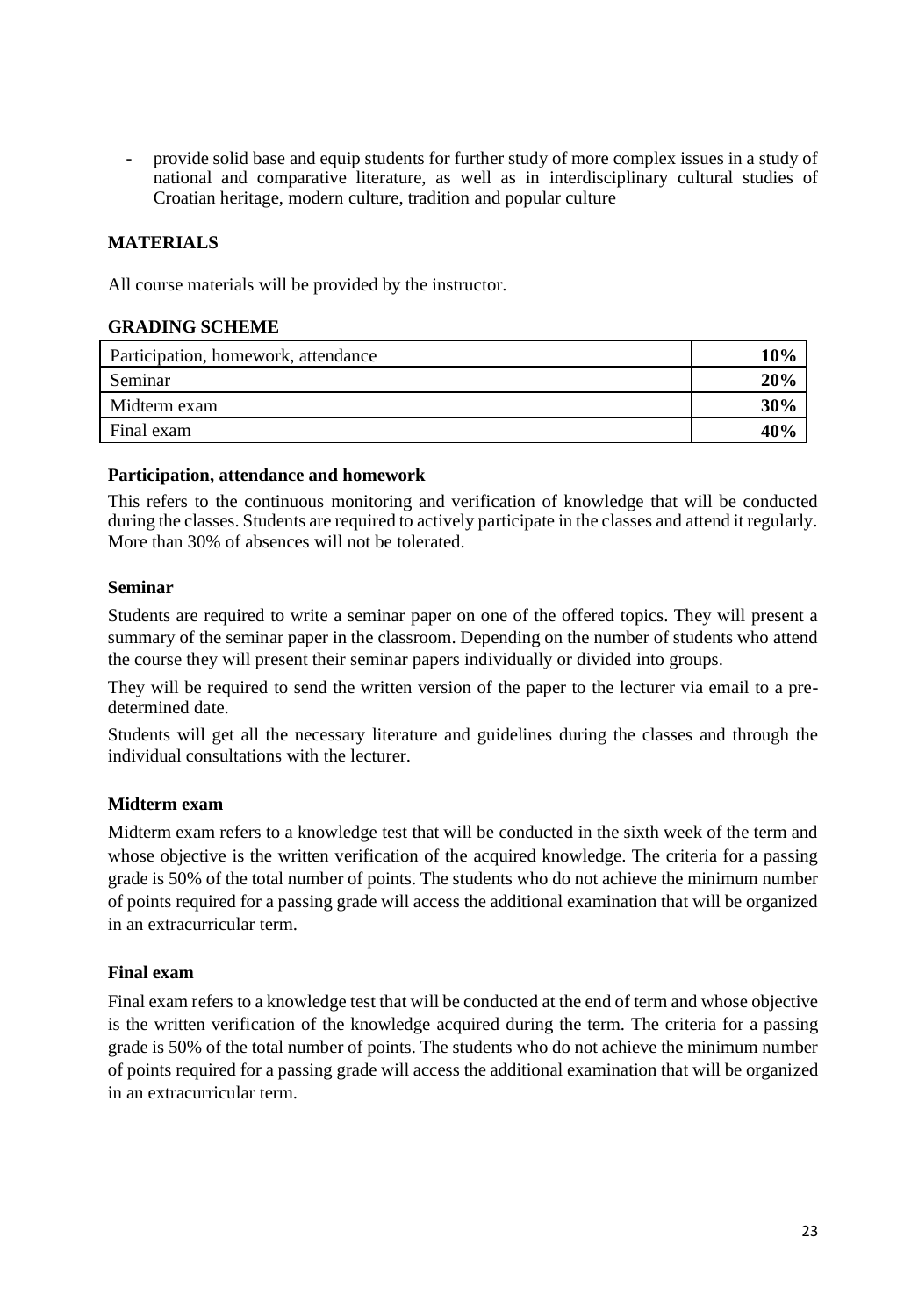# **Final grade**

The final grade will be calculated according to the percentage for a particular activity that is highlighted in the table.

# **REMARK**

2% per day will be deducted for late submission of the assignments.

| <b>COURSE OUTLINE</b> |                                                                       |
|-----------------------|-----------------------------------------------------------------------|
| WEEK <sub>1</sub>     | Introduction to the course                                            |
|                       | Introduction to the Croatian cultural history                         |
|                       | *Review, discussion and reflect questions                             |
| WEEK 2                | Ideas of the Croatian National Revival and Romanticism                |
|                       | Ilirism versus Croatism                                               |
|                       | *Review, discussion and reflect questions                             |
| WEEK <sub>3</sub>     | <b>Croatian Protorealism and Realism</b>                              |
|                       | The role of sex and gender in the social and cultural life at the end |
|                       | of the 19th century                                                   |
|                       | *Seminar: The social Status of Women and Their Role in the Social     |
|                       | and Educational Life (The First Croatian Feminists)                   |
| <b>WEEK4</b>          | Fin de siècle in Croatia                                              |
|                       | Urban and rural culture at the turn of century                        |
|                       | Croatian emigrants: a fate of passengers in an one direction          |
|                       | *Seminar: Croatian emigrants abroad                                   |
| WEEK <sub>5</sub>     | Development of modern citizenry and civic culture                     |
|                       | Croatian Moderna                                                      |
|                       | *Seminar: A lonely teachers in the prose of the <i>Moderna</i>        |
| WEEK 6                | What is Avant-garde?                                                  |
|                       | Janko Polić Kamov; a rebel, a nihilist, a damned poet and pioneer of  |
|                       | the Croatian Avant-garde                                              |
|                       | *Seminar: A short story Freedom by Janko Polić Kamov                  |
|                       | *MIDTERM EXAM                                                         |
| WEEK <sub>7</sub>     | Croatia during the WW1 and in the period between the two world        |
|                       | wars                                                                  |
|                       | The Expressionism and the scream of expressionist poets               |
|                       | *Seminar: Antun Branko Šimić and Metamorphoses                        |
| WEEK 8                | Croatia in WW2                                                        |
|                       | Communism and SFRY                                                    |
|                       | *Seminar: Daily life in a communist country                           |
| WEEK 9                | Personality cult of Josip Broz Tito                                   |
|                       | The monuments and architecture of Communism                           |
|                       | *Seminar: A short story The Oldest Dog in Bucharest by Slavenka       |
|                       | Drakulić                                                              |
| <b>WEEK 10</b>        | From Communism to Democracy                                           |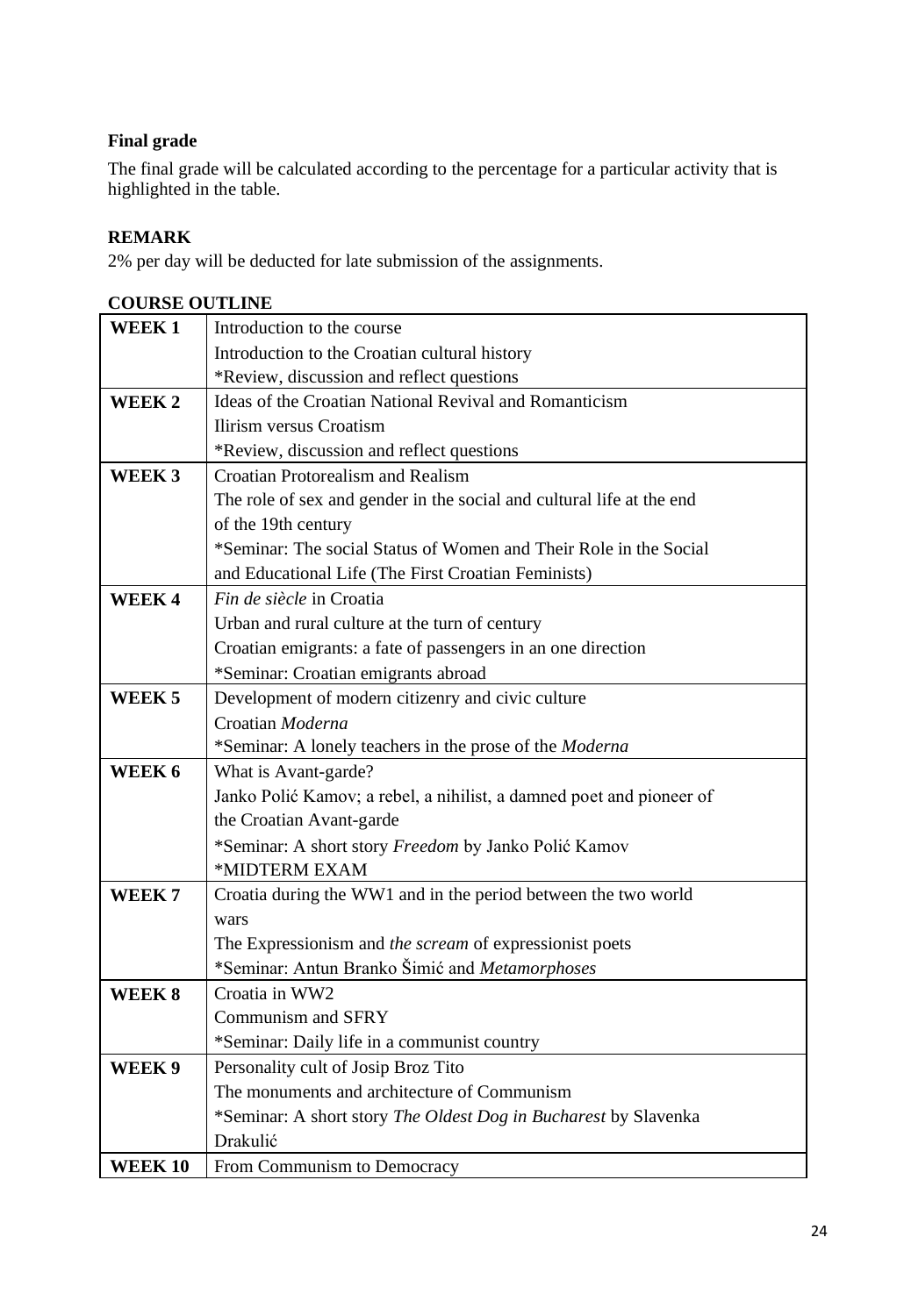|                | Contemporary Croatian poetry                                    |
|----------------|-----------------------------------------------------------------|
|                | *Seminar: Something is wrong by Tatjana Gromača                 |
| <b>WEEK 11</b> | Croatian cinema                                                 |
|                | Movie: H-8                                                      |
|                | Discussion                                                      |
| <b>WEEK 12</b> | Sociological significance of pop $\&$ rock music                |
|                | Contemporary Croatian pop & rock music versus traditional       |
|                | Croatian music                                                  |
|                | *Seminar: New Wave music in Croatia                             |
| <b>WEEK 13</b> | Cultural and natural geography of Croatia                       |
|                | Commemorative ceremonies, celebrations and holidays in Croatia  |
|                | *Seminar: Croatian monuments at the UNESCO list                 |
| <b>WEEK 14</b> | The most important elements of the cultural identity of Croatia |
|                | Croatian cities and the culture of the everyday life            |
|                | *Seminar: The city of Split                                     |
| <b>WEEK 15</b> | Croatia in the 21st century- the present and the future         |
|                | Preparation for the final exam                                  |
|                | *FINAL EXAM                                                     |

# **SUPPLEMENT 3: Information about the lecturers in the Center for Croatian Studies Abroad**

| Title and the name of the lecturer       | Dr Josip Lasić, senior language instructor              |
|------------------------------------------|---------------------------------------------------------|
| Name of the course                       | <b>Croatian Language for Foreigners</b>                 |
| GENERAL INFORMATION ABOUT THE LECTURER   |                                                         |
| Address                                  | Cetinska 7                                              |
| Phone number                             | 021/329 284                                             |
| E-mail address                           | jlasic@ffst.hr                                          |
| Scientific-educational, artistic-        | Senior language instructor                              |
| educational or teaching position         | Date of the last election: June 1 2012                  |
| and the date of the last election        |                                                         |
| Scientific area and field                | Humanities / Philology / Croatistics (Croatian studies) |
| DATA ON THE CURRENT EMPLOYMENT           |                                                         |
|                                          | University of Split, Faculty of Humanities and Social   |
| Institution                              | Sciences                                                |
| Date of the employment                   | March 10 2008                                           |
| Position                                 | Senior language instructor                              |
| Field of work                            | Linguistics-Croatistics                                 |
| INFORMATION ABOUT PREVIOUS EDUCATION     |                                                         |
| Title                                    | Croatian language and literature professor              |
| Institution                              | University of Zadar                                     |
| Place                                    | Zadar, Croatia                                          |
| Date                                     | July 9 2001                                             |
| DATA ON ADDITIONAL PROFESSIONAL TRAINING |                                                         |
| Year                                     | Summer term 2010/2011                                   |
| Place                                    | Helsinki, Finland                                       |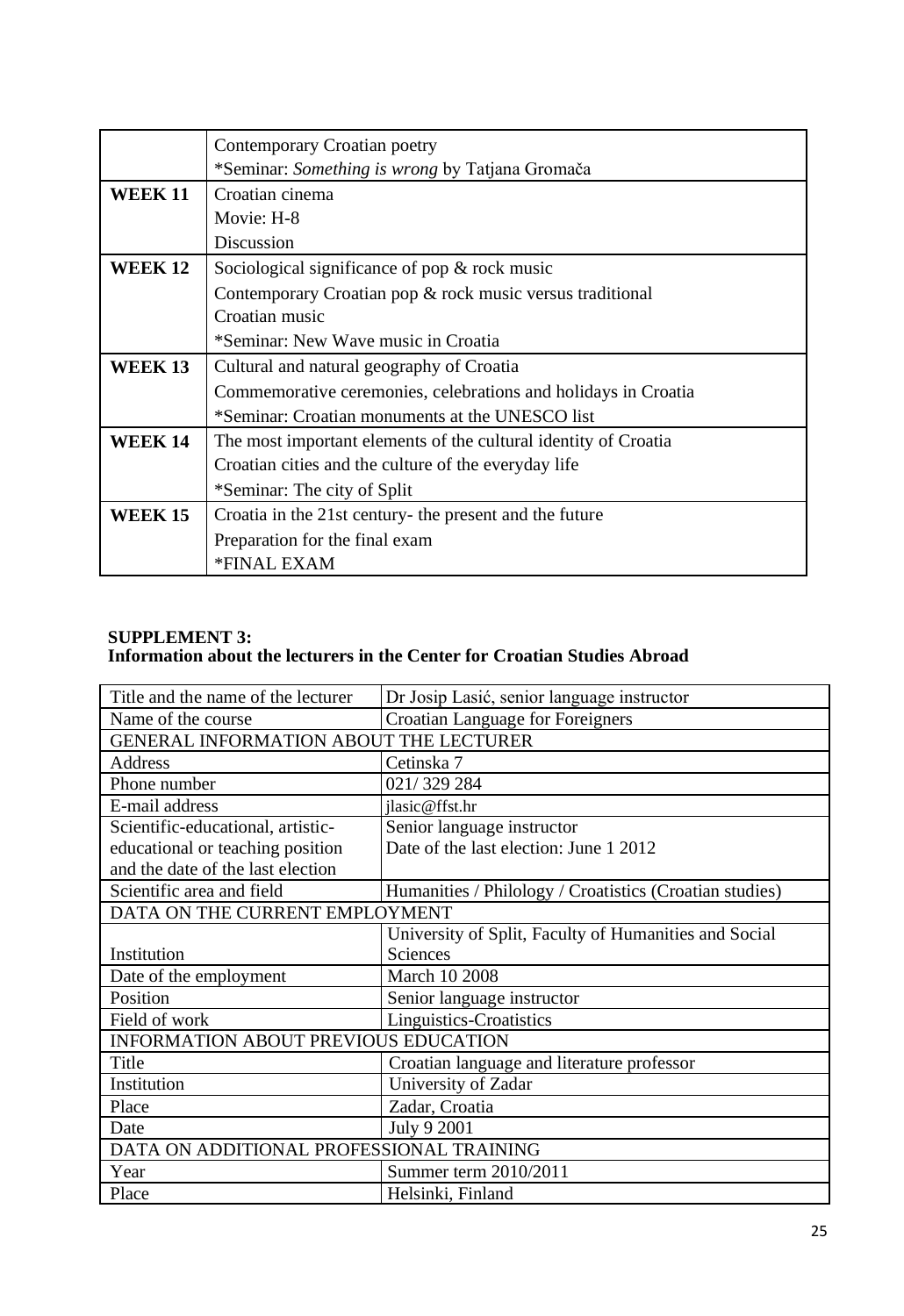| Institution                           | University of Helsinki, Modern languages department                                                                                                                                                                                                                                                     |
|---------------------------------------|---------------------------------------------------------------------------------------------------------------------------------------------------------------------------------------------------------------------------------------------------------------------------------------------------------|
| Field of training                     | Sociolinguistics / Sociology of language                                                                                                                                                                                                                                                                |
| NATIVE AND FOREIGN LANGUAGES          |                                                                                                                                                                                                                                                                                                         |
| Native language                       | Croatian language                                                                                                                                                                                                                                                                                       |
| Foreign language and level of         | Polish: 5 (excellent)                                                                                                                                                                                                                                                                                   |
| knowledge                             |                                                                                                                                                                                                                                                                                                         |
| Foreign language and level of         | English: 3 (well)                                                                                                                                                                                                                                                                                       |
| knowledge                             |                                                                                                                                                                                                                                                                                                         |
| PROFESSIONAL COMPETENCES              |                                                                                                                                                                                                                                                                                                         |
| Previous experience in the rank of    | Editing and proofreading (Croatian language, graduate)                                                                                                                                                                                                                                                  |
| similar courses (the name of the      | Spelling and grammatical norm (Croatian language,                                                                                                                                                                                                                                                       |
| course, the name of the study         | undergraduate)                                                                                                                                                                                                                                                                                          |
| program and the level of the study    | Language exercises of the Croatian as a foreign language                                                                                                                                                                                                                                                |
| program)                              | (graduate and undergraduate)                                                                                                                                                                                                                                                                            |
|                                       | Methodology of teaching literature (graduate)                                                                                                                                                                                                                                                           |
| Authorship of university / college    | Lasić, Josip; Skenžić, Staša. 2006 <sup>1</sup> , 2008 <sup>2</sup> . Rozmówki                                                                                                                                                                                                                          |
| textbooks on the subject              | chorwackie ze słowniczkiem. Varšava: Berlitz Langenscheidt,<br>363 str. (textbook)                                                                                                                                                                                                                      |
| Professional, scientific and artistic | Lasić, Josip. 2009. Priložne oznake u novijim hrvatskim                                                                                                                                                                                                                                                 |
| papers published in the last five     | priručnicima. LAHOR: časopis za hrvatski kao materinski, drugi                                                                                                                                                                                                                                          |
| years (5 at most)                     | $i$ strani 8 (2): 183–194. (professional paper)                                                                                                                                                                                                                                                         |
|                                       | Lasić, Josip. 2010. Jezični identitet htrvatske iseljeničke<br>zajednice u Čileu. Časopis za hrvatske studije / Croatian Studies<br>Review 6 (1): 163-171. (original scientific paper)                                                                                                                  |
|                                       | Lasić, Josip; Domazet Mladenko. 2011. Kaštelanska naselja u<br>vrtlogu promjena i suprostavljanja francuskoj upravi. U<br>Dalmacija za francuske uprave (1806.-1813.), uredili Trogrlić,<br>Marko i Vrandečić, Josip, 395-410. Split: Književni krug.<br>(review paper)                                 |
|                                       | Lasić, Josip; Zakarija, Margita. 2011. Vincenzo Formaleoni i<br>dalmatinska toponimija u 18. stoljeću. U Peti hrvatski slavistički<br>kongres (knjiga I), uredile Turk, Marija i Srdoč Konestra, Ines,<br>365-375. Rijeka - Zagreb: Filozofski fakultet i Hrvatsko<br>filološko društvo. (review paper) |
|                                       | Lasić, Josip. 2011. "Guest" Culture in the "Host" Language.<br><i>Casopis za hrvatske studije / Croatian Studies Review</i> 7 (1):<br>377–388. (original scientific paper)                                                                                                                              |
|                                       | Lasić, Josip; Burić, Helena. 2012. Materinski jezik u<br>multikulturalnome prostoru Australije. U Bosanskohercegovački<br>slavistički kongres (knjiga I), glavni urednik Halilović, Senahid,<br>221–229. Sarajevo: Slavistički komitet. (review paper)                                                  |
|                                       | Lasić, Josip. 2013. Está bien, entiendo ili  kako kroz<br>kulturu do komunikacije. U Prvi, drugi, ini jezik: hrvatsko-<br>makedonske usporedbe, uredile Cvikić, Lidija i Petroska, Elena,<br>160-171. Zagreb: Hrvatsko filološko društvo. (review paper)                                                |
|                                       | Lasić, Josip; Nigoević, Magdalena. 2013. Adaptacije romanskih                                                                                                                                                                                                                                           |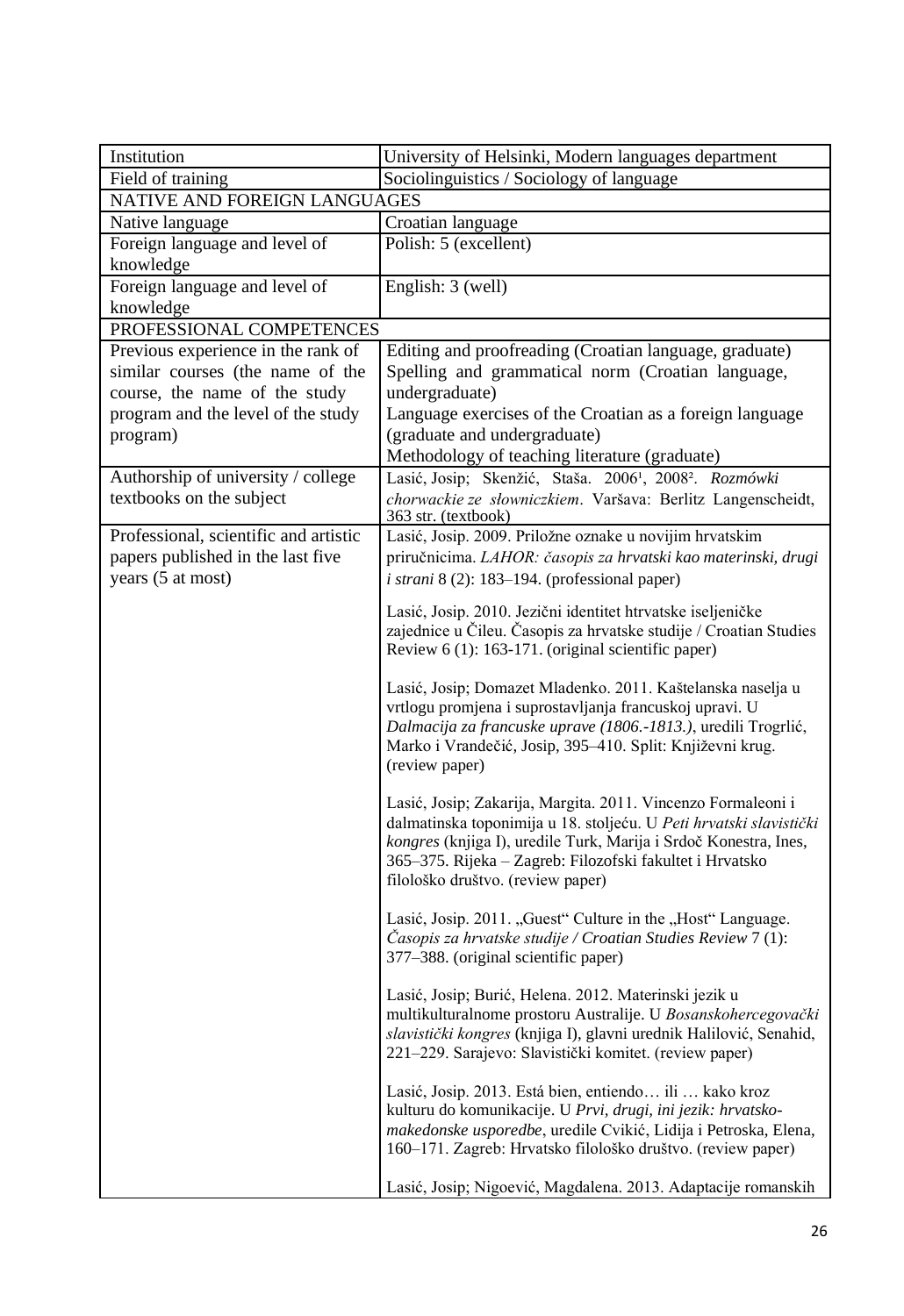|                                                                            | pridjevskih posuđenica u govorima Zabiokovlja. Rasprave<br>Instituta za hrvatski jezik i jezikoslovlje 38 (2): 401-431. (review<br>paper)                        |
|----------------------------------------------------------------------------|------------------------------------------------------------------------------------------------------------------------------------------------------------------|
|                                                                            | Lasić, Josip; Burić, Helena. 2013. Kolokacije u inojezičnome<br>hrvatskome. Zbornik radova Filozofskog fakulteta u Splitu 5 (5):<br>233–251 (professional paper) |
| The name of the program and to<br>what extent lecturer acquired the        | Within a regular study of Croatian language and literature                                                                                                       |
| methodological,<br>psychological, didactic and<br>pedagogical competences? |                                                                                                                                                                  |

| Title and the name of the lecturer       | Dr Josipa Korljan Bešlić, senior language instructor     |  |
|------------------------------------------|----------------------------------------------------------|--|
| Name of the course                       | Croatian Language                                        |  |
| GENERAL INFORMATION ABOUT THE LECTURER   |                                                          |  |
| <b>Address</b>                           | Poljička cesta 35                                        |  |
| Phone number                             | 021/329 284                                              |  |
| E-mail address                           | jkorljan@ffst.hr                                         |  |
| Scientific-educational, artistic-        | Language instructor                                      |  |
| educational or teaching position         | Date of the last election: 2010                          |  |
| and the date of the last election        |                                                          |  |
| Scientific area and field                | Humanities / Philology / Croatistics (Croatian studies)  |  |
| DATA ON THE CURRENT EMPLOYMENT           |                                                          |  |
|                                          | University of Split, Faculty of Humanities and Social    |  |
| Institution                              | Sciences                                                 |  |
| Date of the employment                   | October 1 2010                                           |  |
| Position                                 | Language instructor                                      |  |
| Field of work                            | Linguistics-Croatistics                                  |  |
|                                          | INFORMATION ABOUT PREVIOUS EDUCATION                     |  |
| Title                                    | Croatian language and literature professor               |  |
| Institution                              | University of Zadar                                      |  |
| Place                                    | Zadar, Croatia                                           |  |
| Date                                     | June 2005                                                |  |
| DATA ON ADDITIONAL PROFESSIONAL TRAINING |                                                          |  |
| Year                                     |                                                          |  |
| Place                                    |                                                          |  |
| Institution                              |                                                          |  |
| Field of training                        |                                                          |  |
| NATIVE AND FOREIGN LANGUAGES             |                                                          |  |
| Native language                          | Croatian language                                        |  |
| Foreign language and level of            | English: 4                                               |  |
| knowledge                                |                                                          |  |
| Foreign language and level of            | German: 3                                                |  |
| knowledge                                | Russian: 2                                               |  |
| PROFESSIONAL COMPETENCES                 |                                                          |  |
| Previous experience in the rank of       | Language exercises of the Croatian as a foreign language |  |
| similar courses (the name of the         | (graduate and undergraduate)                             |  |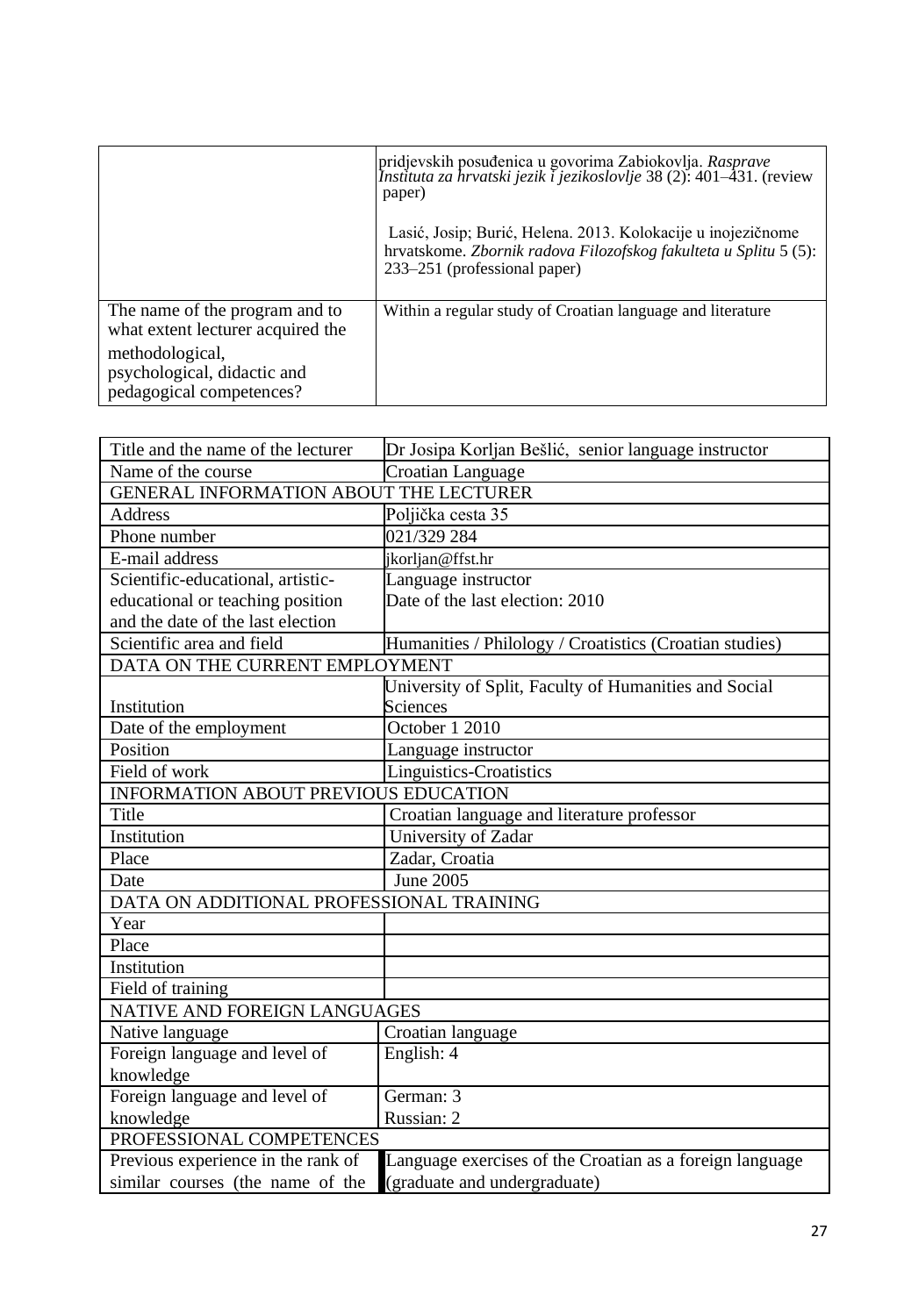| course, the name of the study<br>program and the level of the study                                                                               |                                                                                                                                                                                                                                                                                                                                                                                                |
|---------------------------------------------------------------------------------------------------------------------------------------------------|------------------------------------------------------------------------------------------------------------------------------------------------------------------------------------------------------------------------------------------------------------------------------------------------------------------------------------------------------------------------------------------------|
| program)                                                                                                                                          |                                                                                                                                                                                                                                                                                                                                                                                                |
| Authorship of university / college                                                                                                                |                                                                                                                                                                                                                                                                                                                                                                                                |
| textbooks on the subject                                                                                                                          |                                                                                                                                                                                                                                                                                                                                                                                                |
| Professional, scientific and artistic<br>papers published in the last five<br>years (5 at most)                                                   | Korljan, Josipa.<br>O pjesničkoj slobodi (ili. Oprostite, znaju li oni hrvatski?).<br>// Časopis za hrvatske studije / Croatian Studies Review. 6<br>$(2010)$ , 6; 269-280 (original scientific paper).<br>Korljan, Josipa; Škvorc, Boris.<br>Elektronsko obrazovanje u nastavi hrvatskoga kao drugog i<br>stranog jezika. // Hrvatski. Vol. 9 (2009), 2; 9-29 (original<br>scientific paper). |
|                                                                                                                                                   | Korljan, Josipa.<br>Stavovi o udžbenicima za početnu razinu učenja<br>hrvatskoga kao J2. // Lahor. 1 (2010), 9; 60-77<br>(preliminary report).                                                                                                                                                                                                                                                 |
|                                                                                                                                                   | Korljan, Josipa.<br>Video u nastavi inojezičnoga hrvatskog. // Zbornik radova<br>Filozofskog fakulteta u Splitu. (2013) (professional paper).                                                                                                                                                                                                                                                  |
|                                                                                                                                                   | Korljan, Josipa.<br>Primjena edukacijskog softvera MOODLE u učenju<br>hrvatskoga kao J2 na višoj razini učenja jezika // Prvi,<br>drugi, ini jezik: hrvatsko-makedonske usporedbe / Lidija<br>Cvikić, Elena Petroska (ur.).<br>Zagreb: Hrvatsko filološko društvo, 2013. 307-318                                                                                                               |
| The name of the program and to<br>what extent lecturer acquired the<br>methodological, psychological,<br>didactic and pedagogical<br>competences? | Within a regular study of Croatian language and literature                                                                                                                                                                                                                                                                                                                                     |

| Title and the name of the lecturer     | Helena Burić, senior lecturer                           |
|----------------------------------------|---------------------------------------------------------|
| Name of the course                     | Croatian Culture and Civilisation                       |
| GENERAL INFORMATION ABOUT THE LECTURER |                                                         |
| Address                                | Poljička cesta 35                                       |
| Phone number                           | 091/8876 139                                            |
| E-mail address                         | helena_buric@yahoo.com                                  |
| Scientific-educational, artistic-      | Expert associate                                        |
| educational or teaching position       |                                                         |
| and the date of the last election      |                                                         |
| Scientific area and field              | Humanities / Philology / Croatistics (Croatian studies) |
| DATA ON THE CURRENT EMPLOYMENT         |                                                         |
|                                        |                                                         |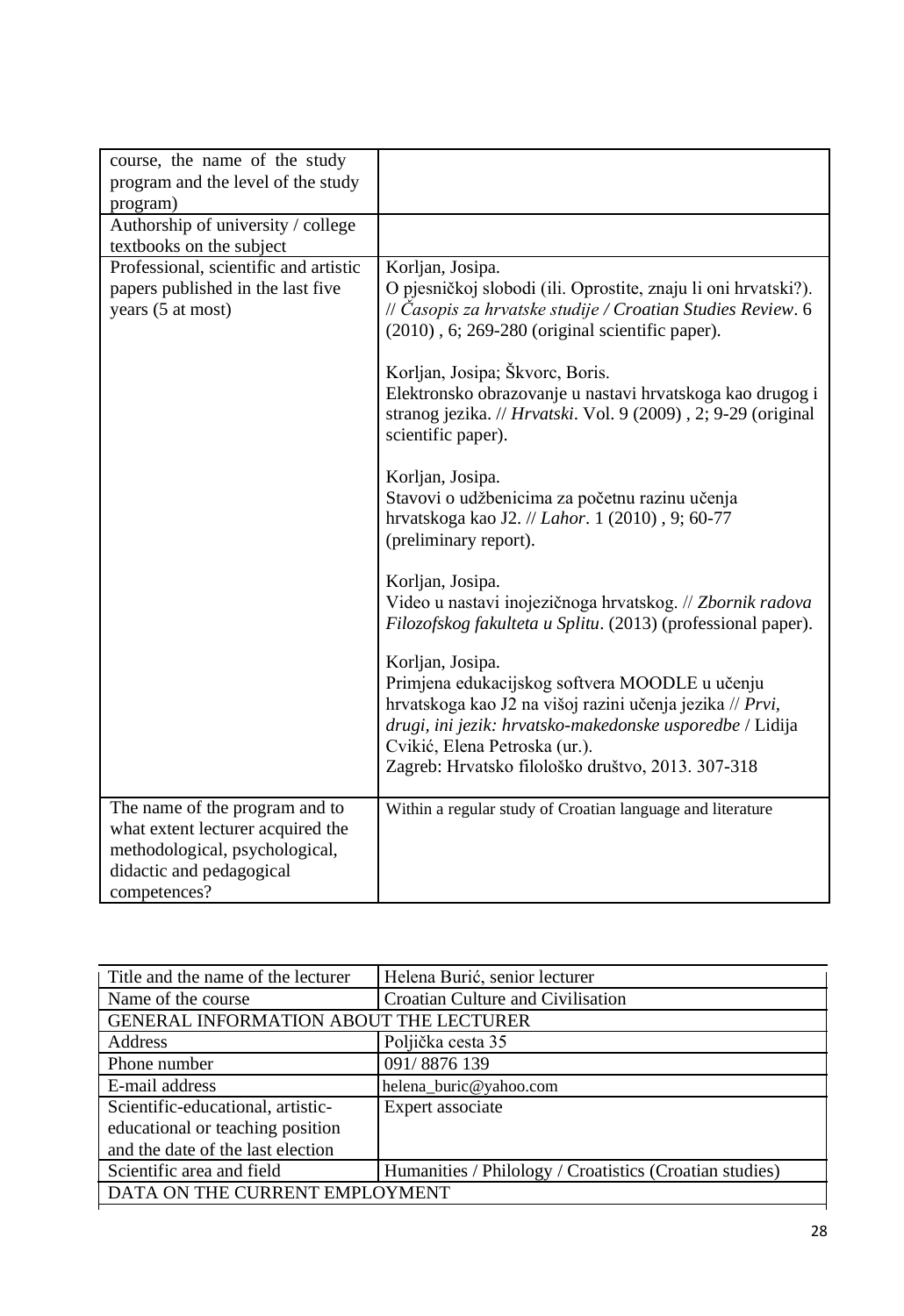| Institution                              | University of Waterloo, Canada                                                                                                      |
|------------------------------------------|-------------------------------------------------------------------------------------------------------------------------------------|
| Date of the employment                   | September 10 2009                                                                                                                   |
| Position                                 | Language and culture instructor                                                                                                     |
| Field of work                            | <b>Linguistics-Croatistics</b>                                                                                                      |
| INFORMATION ABOUT PREVIOUS EDUCATION     |                                                                                                                                     |
| Title                                    | Master of primary education                                                                                                         |
| Institution                              | University of Split                                                                                                                 |
| Place                                    | Split, Croatia                                                                                                                      |
| Date                                     | May 1998                                                                                                                            |
| DATA ON ADDITIONAL PROFESSIONAL TRAINING |                                                                                                                                     |
| Year                                     | 2012                                                                                                                                |
| Place                                    | Waterloo, Canada                                                                                                                    |
| Institution                              | University of Waterloo                                                                                                              |
| Field of training                        | Distance education (online) teaching and learning                                                                                   |
| <b>NATIVE AND FOREIGN LANGUAGES</b>      |                                                                                                                                     |
| Native language                          | Croatian language                                                                                                                   |
| Foreign language and level of            | English: 5                                                                                                                          |
| knowledge                                |                                                                                                                                     |
| Foreign language and level of            | Italian: 3                                                                                                                          |
| knowledge                                |                                                                                                                                     |
| PROFESSIONAL COMPETENCES                 |                                                                                                                                     |
| Previous experience in the rank of       | Elementary Croatian 1, 2 (undergraduate)                                                                                            |
| similar courses (the name of the         | Intermediate Croatian 1, 2 (undergraduate)                                                                                          |
| course, the name of the study            | <b>Advanced Croatian (graduate)</b>                                                                                                 |
| program and the level of the study       | Online Elementary Croatian (undergraduate)                                                                                          |
| program)                                 | Croatian culture and literature 1 (graduate)                                                                                        |
|                                          | Croatian culture and literature 2 (graduate)                                                                                        |
|                                          | Special topics in Croatian studies (graduate)                                                                                       |
|                                          | Women's history in Croatia (graduate)                                                                                               |
| Authorship of university / college       |                                                                                                                                     |
| textbooks on the subject                 |                                                                                                                                     |
| Professional, scientific and artistic    | Burić, H. (2014) Neke značajke života žena u iseljeništvu u                                                                         |
| papers published in the last five        | periodu između 1880-te i Drugoga svjetskog rata, rad izložen na                                                                     |
| years (5 at most)                        | Hrvatskom iseljeničkom kongresu koji je održan 23.06. - 26.06.,<br>Zagreb. (accepted for publication in Collection of papers of the |
|                                          | Croatian Emigrant Congress)                                                                                                         |
|                                          |                                                                                                                                     |
|                                          | Burić, H, Lasić J. (2013): Kolokacije u inojezičnome hrvatskom,                                                                     |
|                                          | Zbornik radova Filozofskoga fakulteta u Splitu, br. 5, ed. R.                                                                       |
|                                          | Relja, Split: Filozofski fakultet u Splitu, 233-249                                                                                 |
|                                          |                                                                                                                                     |
|                                          | Burić, H. (2013): Predgovor knjizi U potrazi za izgubljenim                                                                         |
|                                          | obzorima, str. 9 - 12, Split-New York: Naklada Bošković &<br>Hrvatski svjetski kongres.                                             |
|                                          |                                                                                                                                     |
|                                          | Burić, H., Lasić J. (2013): Hrvatski jezik u multikulturalnom                                                                       |
|                                          | prostoru Kanade i SAD-a, Zbornik radova Instituta za društvene                                                                      |
|                                          | znanosti Ivo Pilar, br. 1, Zagreb: Institut za društvene znanosti                                                                   |
|                                          | Ivo Pilar                                                                                                                           |
|                                          |                                                                                                                                     |
|                                          | Burić, H (2012): Hrvati i hrvatski jezik u multikulturalnom                                                                         |
|                                          | prostoru Australije, Zbornik radova s 1.                                                                                            |